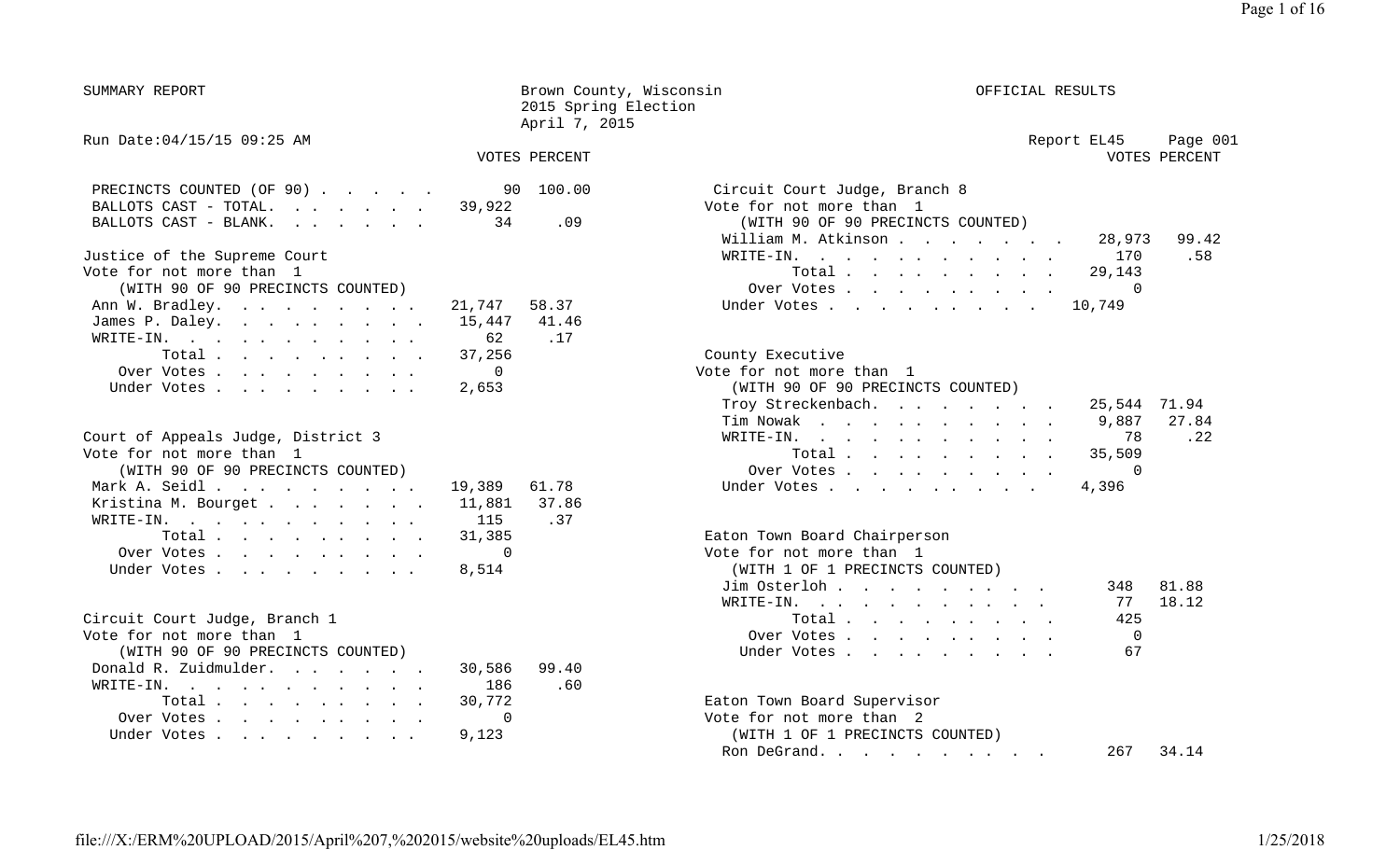| Vote for not more than 1                                                                              |                         | WRITE-IN.<br>$\mathbf{r}$ , and $\mathbf{r}$ , and $\mathbf{r}$ , and $\mathbf{r}$ , and $\mathbf{r}$ | 7<br>.90                |
|-------------------------------------------------------------------------------------------------------|-------------------------|-------------------------------------------------------------------------------------------------------|-------------------------|
| (WITH 90 OF 90 PRECINCTS COUNTED)                                                                     |                         | Total                                                                                                 | 782                     |
| Kendall M. Kelley.                                                                                    | 99.36<br>28,840         | Over Votes                                                                                            | $\mathbf 0$             |
| WRITE-IN.<br>$\mathbf{r}$ , and $\mathbf{r}$ , and $\mathbf{r}$ , and $\mathbf{r}$ , and $\mathbf{r}$ | .64<br>187              | Under Votes                                                                                           | 202                     |
| Total                                                                                                 | 29,027                  |                                                                                                       |                         |
| Over Votes                                                                                            | $\overline{0}$          |                                                                                                       |                         |
| Under Votes                                                                                           | 10,864                  | Eaton Town Clerk                                                                                      |                         |
|                                                                                                       |                         | Vote for not more than 1                                                                              |                         |
|                                                                                                       |                         | (WITH 1 OF 1 PRECINCTS COUNTED)                                                                       |                         |
| Circuit Court Judge, Branch 5                                                                         |                         | Dawn Konop                                                                                            | 99.05<br>417            |
| Vote for not more than 1                                                                              |                         | WRITE-IN.                                                                                             | .95<br>4                |
| (WITH 90 OF 90 PRECINCTS COUNTED)                                                                     |                         | Total                                                                                                 | 421                     |
| Marc A. Hammer.                                                                                       | 99.35<br>29,004         | Over Votes                                                                                            | $\mathbf 0$             |
| WRITE-IN.                                                                                             | 190<br>.65              | Under Votes                                                                                           | 71                      |
| Total.                                                                                                | 29,194                  |                                                                                                       |                         |
| Over Votes.                                                                                           | $\Omega$                |                                                                                                       |                         |
| Under Votes                                                                                           | 10,701                  |                                                                                                       |                         |
|                                                                                                       |                         |                                                                                                       |                         |
| SUMMARY REPORT                                                                                        | Brown County, Wisconsin | OFFICIAL RESULTS                                                                                      |                         |
|                                                                                                       | 2015 Spring Election    |                                                                                                       |                         |
|                                                                                                       | April 7, 2015           |                                                                                                       |                         |
| Run Date: 04/15/15 09:25 AM                                                                           |                         |                                                                                                       | Report EL45<br>Page 002 |
|                                                                                                       | VOTES PERCENT           |                                                                                                       | VOTES PERCENT           |
|                                                                                                       |                         |                                                                                                       |                         |
| Eaton Town Treasurer                                                                                  |                         | Glenmore Town Treasurer                                                                               |                         |
| Vote for not more than 1                                                                              |                         | Vote for not more than 1                                                                              |                         |
| (WITH 1 OF 1 PRECINCTS COUNTED)                                                                       |                         | (WITH 1 OF 1 PRECINCTS COUNTED)                                                                       |                         |
| Mary Bonjean                                                                                          | 111 24.40               | Bernie Kozlovsky                                                                                      | 70.61<br>233            |
| Rebecca Hawbecker.                                                                                    | 341<br>74.95            | Lana J. Ossmann                                                                                       | 29.39<br>97             |
| WRITE-IN.                                                                                             | 3<br>.66                | WRITE-IN.                                                                                             | $\Omega$                |
| Total                                                                                                 | 455                     | Total                                                                                                 | 330                     |
| Over Votes.                                                                                           | $\overline{0}$          | Over Votes                                                                                            | $\Omega$                |
| Under Votes                                                                                           | 37                      | Under Votes                                                                                           | 7                       |
|                                                                                                       |                         |                                                                                                       |                         |
|                                                                                                       |                         |                                                                                                       |                         |
| Eaton Town Constable                                                                                  |                         | Glenmore Town Assessor                                                                                |                         |
| Vote for not more than 1                                                                              |                         | Vote for not more than 1                                                                              |                         |
| (WITH 1 OF 1 PRECINCTS COUNTED)                                                                       |                         | (WITH 1 OF 1 PRECINCTS COUNTED)                                                                       |                         |
| David Lacenski.                                                                                       | 99.23<br>387            | Seth DeMerritt.                                                                                       | 98.53<br>268            |
| WRITE-IN.                                                                                             | .77<br>3                | WRITE-IN.                                                                                             | 1.47<br>4               |

Kevin Taicher . . . . . . . . . 290 37.08 Circuit Court Judge, Branch 4 Roger Welsing . . . . . . . . . 218 27.88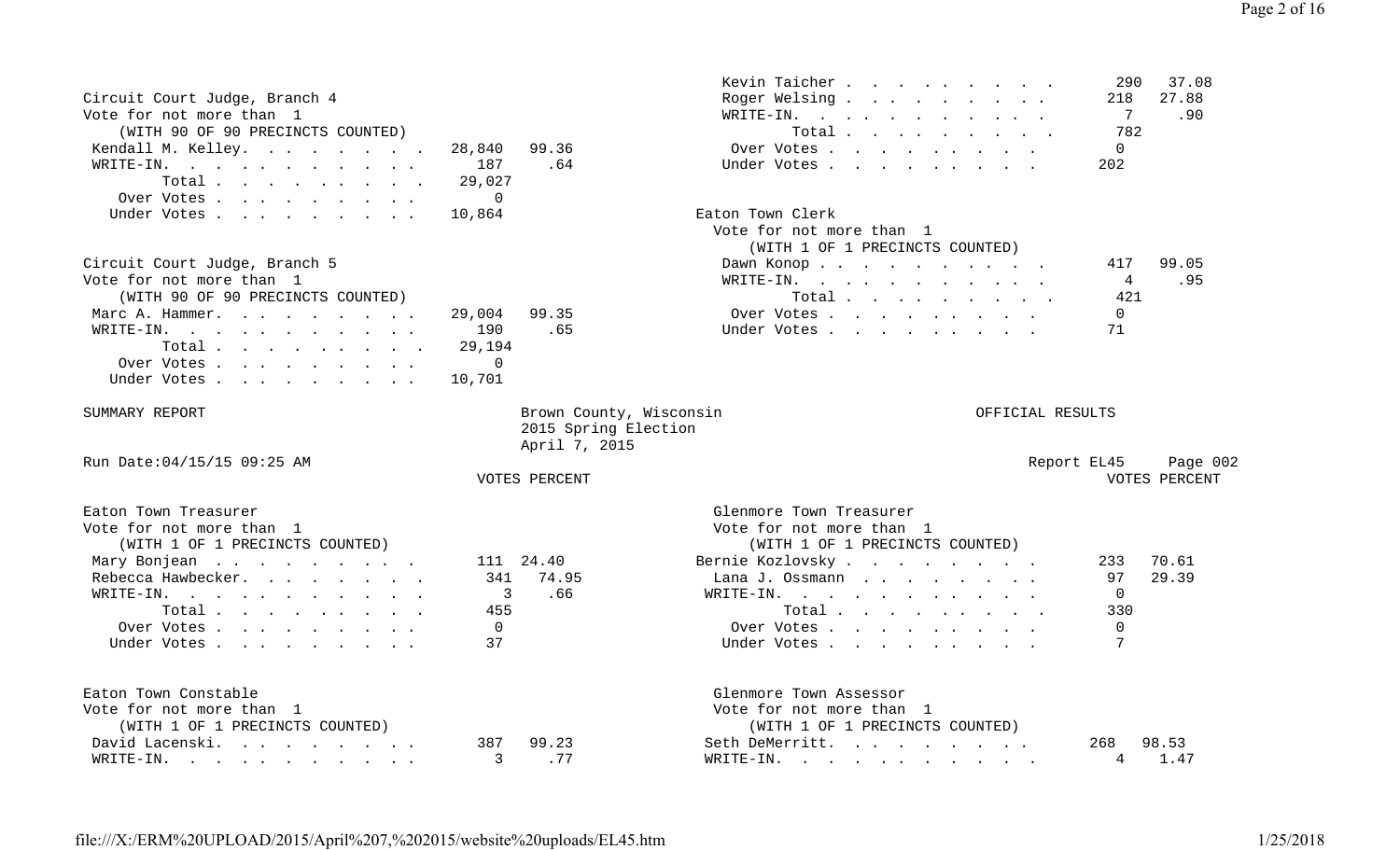| $T0+T0$        |  |  |  |  | 39 C |                                                                                                                        |    |
|----------------|--|--|--|--|------|------------------------------------------------------------------------------------------------------------------------|----|
| Over Votes     |  |  |  |  |      | )ver<br>in the state of the state of the state of the state of the state of the state of the state of the state of the |    |
| ∐nder<br>Votes |  |  |  |  | .02  | ™der                                                                                                                   | 65 |

# Glenmore Town Board Chairperson<br>
Vote for not more than 1

#### Vote for not more than 1 Vote for not more than 1

| (WITH 1 OF 1 PRECINCTS COUNTED) |           | (WITH 1 OF 1 PRECINCTS COUNTED) |     |
|---------------------------------|-----------|---------------------------------|-----|
| Rick Loppnow                    | 274 98.92 | Joe Guns.                       | 280 |
| WRITE-IN. 3 1.08                |           | WRITE-IN.                       |     |
| Total $\cdots$                  | 2.77      | Total                           | 283 |
| Over Votes                      |           | Over Votes                      |     |
| Under Votes                     | 60        | Under Votes                     | 54  |

| vote for not more than 2        |           | vote for not more than f        |              |
|---------------------------------|-----------|---------------------------------|--------------|
| (WITH 1 OF 1 PRECINCTS COUNTED) |           | (WITH 1 OF 1 PRECINCTS COUNTED) |              |
| Thomas Klika                    | 222 45.31 | Lee DeChamps                    | 98.55<br>272 |
| Ronald Nowak                    | 267 54.49 | WRITE-IN.                       | 4 1.         |
| WRITE-IN. 1 . 20                |           | Total                           | 276          |
| Total $\ldots$                  | 490       | Over Votes                      |              |
| Over Votes                      | $\Omega$  | Under Votes 59                  |              |
| Under Votes                     | 184       |                                 |              |

### Glenmore Town Clerk

| Vote for not more than  1       | (WITH 1 OF 1 PRECINCTS COUNTED) |
|---------------------------------|---------------------------------|
| (WITH 1 OF 1 PRECINCTS COUNTED) | -27<br>Cary Dequaine            |
| 287 99.31<br>Cindy Ossmann      | 23<br>WRITE-IN.                 |
| WRITE-IN.<br>2.69               | 295<br>Total $\cdots$           |
| 289<br>Total.                   | Over Votes                      |
| Over Votes                      | Under Votes 375                 |
| Under Votes                     |                                 |

| י ≏זדו ،<br>the contract of the contract of the contract of the contract of the contract of |     | $\lambda$ |  |
|---------------------------------------------------------------------------------------------|-----|-----------|--|
|                                                                                             | 102 | `Tn,      |  |

| (WITH 1 OF 1 PRECINCTS COUNT |  |
|------------------------------|--|
|------------------------------|--|

| Rick Loppnow     | 274 98.92 | Joe Guns.   | 9894 |
|------------------|-----------|-------------|------|
| WRITE-IN. 3 1.08 |           | WRITE-IN. 3 | I.O6 |
| Total            | - 277     | Total       | 283  |
| Over Votes       |           | Over Votes  |      |
| Under Votes      |           | Under Votes |      |

# Glenmore Town Board Supervisor<br>Vote for not more than 2

Vote for not more than 2 Vote for not more than 1

#### (WITH 1 OF 1 PRECINCTS COUNTED) (WITH 1 OF 1 PRECINCTS COUNTED)

| Thomas Klika | 222 45.31      | Lee DeChamps | 272 98.55 |
|--------------|----------------|--------------|-----------|
| Ronald Nowak | 267 54.49      | WRITE-IN.    | 4 1.45    |
| WRITE-IN.    | $\frac{1}{20}$ | Total        | 276       |
| Total        | 490            | Over Votes   |           |
| Over Votes   |                | Under Votes  |           |

### Green Bay Town Board Supervisor

|  |  |  |  | Vote for not more than 2 |  |
|--|--|--|--|--------------------------|--|
|--|--|--|--|--------------------------|--|

| Vote for not more than 1        |           | (WITH 1 OF 1 PRECINCTS COUNTED) |            |
|---------------------------------|-----------|---------------------------------|------------|
| (WITH 1 OF 1 PRECINCTS COUNTED) |           | Cary Dequaine                   | 272 92.20  |
| Cindy Ossmann                   | 287 99.31 | WRITE-IN.                       | 23<br>7.80 |
| WRITE-IN.                       | 2.69      | Total                           | -295       |
| Total                           | 289       | Over Votes                      |            |
| Over Votes                      |           | Under Votes                     | 375        |

| Green Bay Town Clerk                                    |                |
|---------------------------------------------------------|----------------|
| Vote for not more than 1                                |                |
| (WITH 1 OF 1 PRECINCTS COUNTED)                         |                |
| Debra Mercier                                           | 284 100.00     |
| WRITE-IN.                                               | $\overline{O}$ |
| $Total \cdot \cdot \cdot \cdot \cdot \cdot \cdot \cdot$ | 284            |
| Over Votes $\ldots$ $\ldots$ $\ldots$ $\ldots$ 0        |                |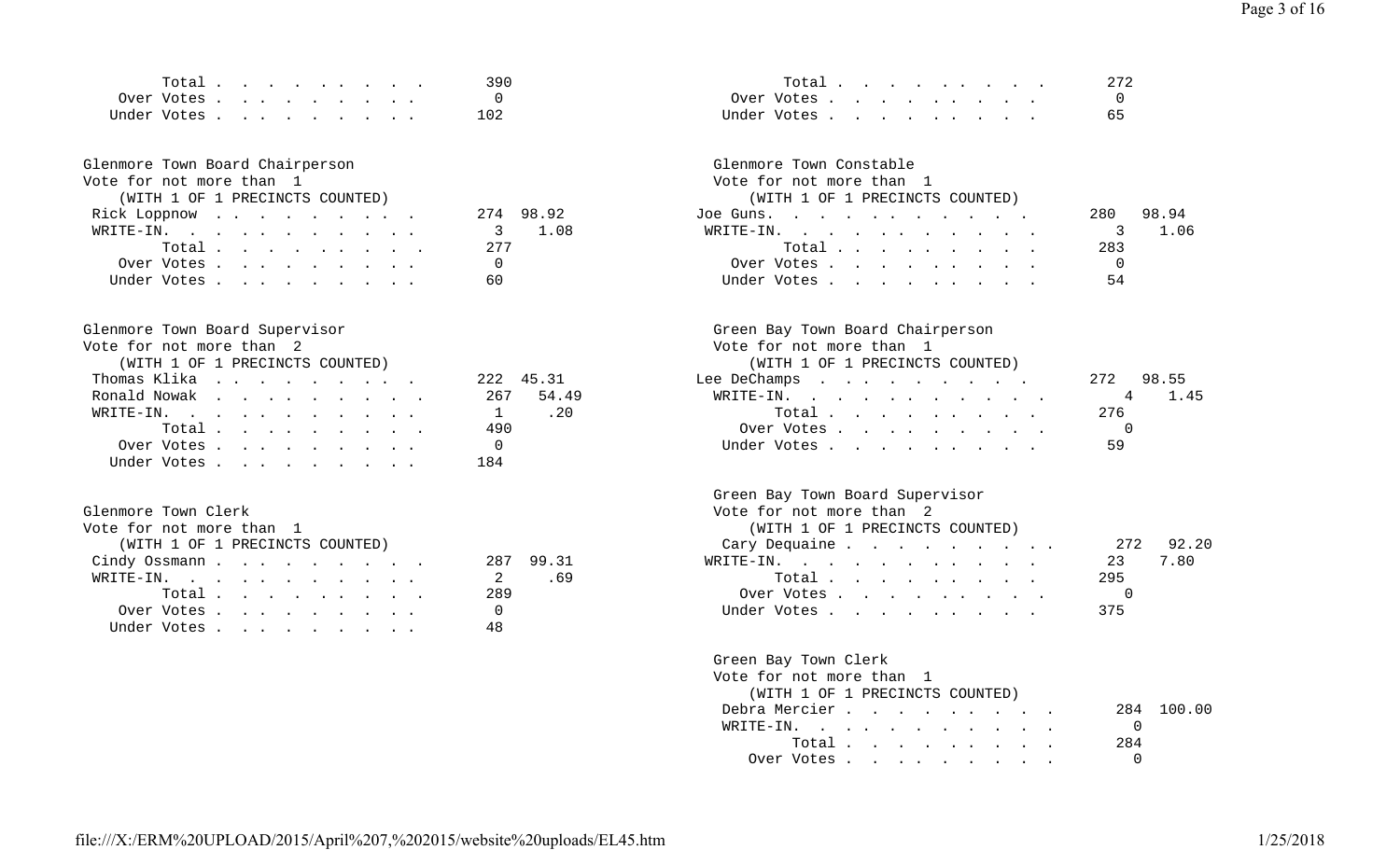#### Under Votes . . . . . . . . . 51

| SUMMARY | REPORT |
|---------|--------|
|         |        |
|         |        |

| SUMMARY REPORT | Brown County, Wisconsin | OFFICIAL RESULTS |  |
|----------------|-------------------------|------------------|--|
|                | 2015 Spring Election    |                  |  |
|                | April 7, 2015           |                  |  |

#### Run Date:04/15/15 09:25 AM 6003 Report EL45 Page 003 VOTES PERCENT

#### VOTES PERCENT VOTES PERCENT

| Green Bay Town Treasurer        |                |
|---------------------------------|----------------|
| Vote for not more than 1        |                |
| (WITH 1 OF 1 PRECINCTS COUNTED) |                |
| Lori Mercier Geniesse           | 2.74           |
| $\texttt{WRTTE-IN.}$            | $\overline{0}$ |
| Total.                          | 2.74           |
| Over Votes                      | $\bigcap$      |
| Under Votes                     | 61             |

| Green Bay Town Constable        |           | Humboldt Town Board Chairperson |        |       |
|---------------------------------|-----------|---------------------------------|--------|-------|
| Vote for not more than 1        |           | Vote for not more than 1        |        |       |
| (WITH 1 OF 1 PRECINCTS COUNTED) |           | (WITH 1 OF 1 PRECINCTS COUNTED) |        |       |
| Gary Jacobs.                    | 262 99.62 | Steve Dart                      | 237    | 98.75 |
| WRITE-IN. 1 . 38                |           | WRITE-IN.                       | 3 1.25 |       |
| Total $\cdots$                  | 263       | Total $\ldots$                  | 240    |       |
| Over Votes                      |           | Over Votes                      |        |       |
| Under Votes                     |           | Under Votes                     |        |       |

| Holland Town Board Chairperson  |                | Humboldt Town Board Supervisor                                                                                                                                                                          |              |
|---------------------------------|----------------|---------------------------------------------------------------------------------------------------------------------------------------------------------------------------------------------------------|--------------|
| Vote for not more than 1        |                | Vote for not more than 2                                                                                                                                                                                |              |
| (WITH 1 OF 1 PRECINCTS COUNTED) |                | (WITH 1 OF 1 PRECINCTS COUNTED)                                                                                                                                                                         |              |
| Jerome Wall.                    | 159 96.95      | John Zimonick                                                                                                                                                                                           | 39.21<br>178 |
| $\texttt{WRTTE-IN.}$            | 5 3.05         | Warren Jadin                                                                                                                                                                                            | 137 30.18    |
| Total $\cdots$                  | 164            | Wes Dorner                                                                                                                                                                                              | 138 30.40    |
| Over Votes                      | $\overline{0}$ | WRITE-IN. 1                                                                                                                                                                                             | $\ldots$ 22  |
| Under Votes 33                  |                | Total $\cdots$                                                                                                                                                                                          | 454          |
|                                 |                | $\bigcap_{x \in \mathbb{R}^n} \mathbb{T}^x \cup \mathbb{R}^x$ , $\bigcap_{x \in \mathbb{R}^n} \mathbb{T}^x$ , $\bigcap_{x \in \mathbb{R}^n} \mathbb{T}^x$ , $\bigcap_{x \in \mathbb{R}^n} \mathbb{T}^x$ |              |

## Holland Town Board Supervisor

| Vote for not more than 2        |           |
|---------------------------------|-----------|
| (WITH 1 OF 1 PRECINCTS COUNTED) |           |
| Mike Geiger.                    | 143 46.58 |

|   |          | Vote for not more than 1        |     |       |
|---|----------|---------------------------------|-----|-------|
|   |          | (WITH 1 OF 1 PRECINCTS COUNTED) |     |       |
|   | 4 100.00 | Mike Jeske                      | 147 | 97.35 |
|   |          | WRITE-IN.                       | 4   | 2.65  |
| 4 |          | Total                           | 151 |       |
|   |          | Over Votes                      |     |       |
|   |          | Under Votes                     |     |       |

#### Humboldt Town Board Chairperson

|  |  |  | Vote for not more than |  |  |
|--|--|--|------------------------|--|--|
|--|--|--|------------------------|--|--|

Holland Town Constable

#### (WITH 1 OF 1 PRECINCTS COUNTED) (WITH 1 OF 1 PRECINCTS COUNTED)

| Steve Dart  |  |  |  |  |               | 237 98.7 |
|-------------|--|--|--|--|---------------|----------|
| RITE-IN.    |  |  |  |  | $\mathcal{R}$ | 1.25     |
| Total       |  |  |  |  | 240           |          |
| Over Votes  |  |  |  |  |               |          |
| Under Votes |  |  |  |  | 46            |          |

### Humboldt Town Board Supervisor

#### (WITH 1 OF 1 PRECINCTS COUNTED) (WITH 1 OF 1 PRECINCTS COUNTED)

| Jerome Wall.   | 159 96.95 | John Zimonick   | 178 39.21 |
|----------------|-----------|-----------------|-----------|
| WRITE-IN.      | 5 3.05    | Warren Jadin    | 137 30.18 |
| Total          | 164       | Wes Dorner      | 138 30.40 |
| Over Votes     | $\Omega$  | WRITE-IN        | 1 22      |
| Under Votes 33 |           | Total $\ldots$  | 454       |
|                |           | Over Votes      |           |
|                |           | Under Votes 118 |           |

Humboldt Town Clerk Vote for not more than 1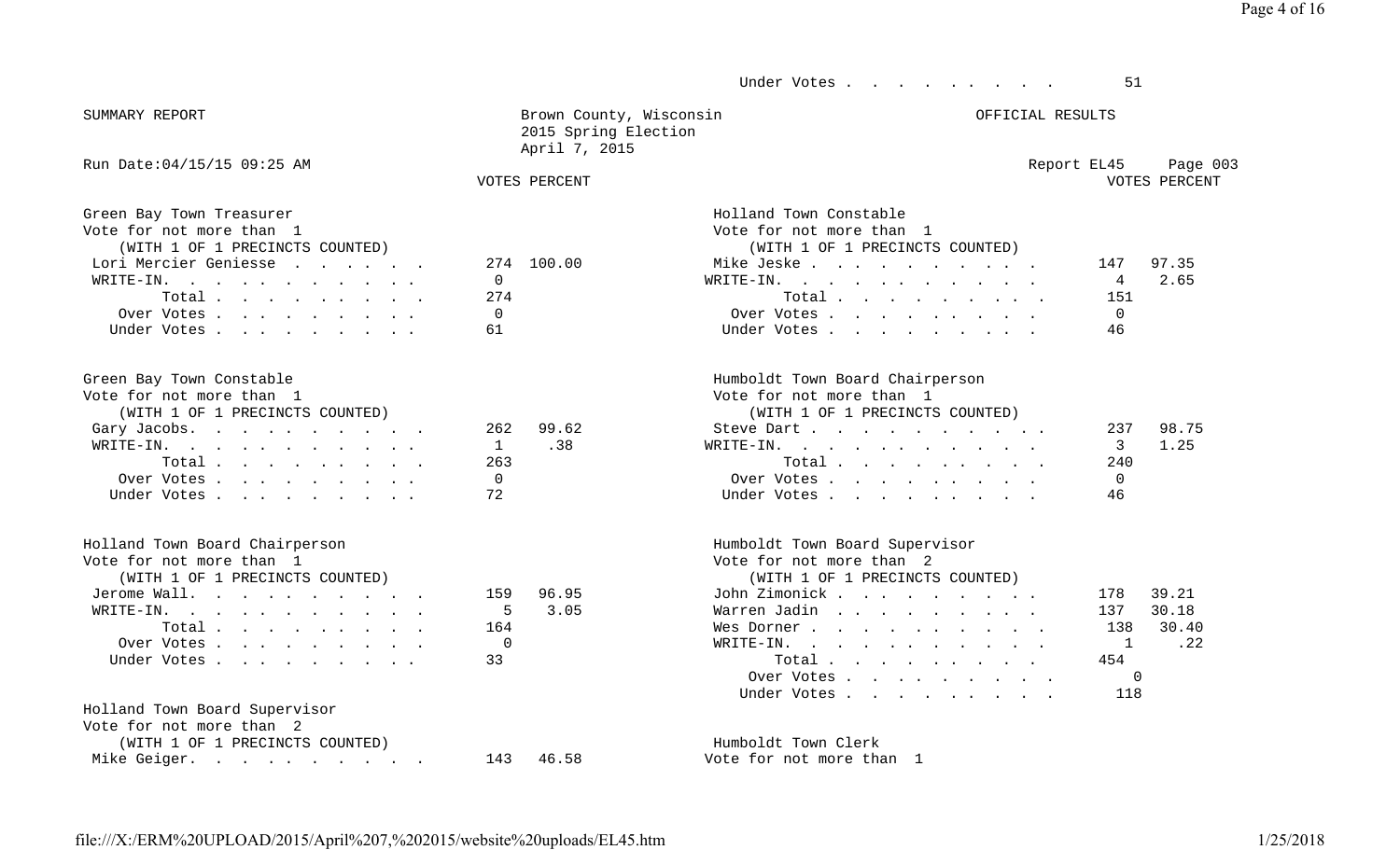| Tom VandeWettering<br>$\mathbf{r}$ , and $\mathbf{r}$ , and $\mathbf{r}$ , and $\mathbf{r}$ | 52.77<br>162            | (WITH 1 OF 1 PRECINCTS COUNTED)                                                                                                                                                                                                                |                         |
|---------------------------------------------------------------------------------------------|-------------------------|------------------------------------------------------------------------------------------------------------------------------------------------------------------------------------------------------------------------------------------------|-------------------------|
| WRITE-IN.                                                                                   | 2<br>.65                | Judy Baierl.                                                                                                                                                                                                                                   | 250 100.00              |
| Total                                                                                       | 307                     | WRITE-IN.<br>and the contract of the contract of the contract of the contract of the contract of                                                                                                                                               | 0                       |
| Over Votes                                                                                  | $\mathbf 0$             | Total                                                                                                                                                                                                                                          | 250                     |
| Under Votes                                                                                 | 87                      | Over Votes                                                                                                                                                                                                                                     | $\Omega$                |
|                                                                                             |                         | Under Votes                                                                                                                                                                                                                                    | 36                      |
| Holland Town Clerk                                                                          |                         |                                                                                                                                                                                                                                                |                         |
| Vote for not more than 1                                                                    |                         | Humboldt Town Treasurer                                                                                                                                                                                                                        |                         |
| (WITH 1 OF 1 PRECINCTS COUNTED)                                                             |                         | Vote for not more than 1                                                                                                                                                                                                                       |                         |
| William Clancy.                                                                             | 98.84<br>170            | (WITH 1 OF 1 PRECINCTS COUNTED)                                                                                                                                                                                                                |                         |
| WRITE-IN.                                                                                   | 2<br>1.16               | Jeanne Conard                                                                                                                                                                                                                                  | 247 100.00              |
| Total                                                                                       | 172                     | WRITE-IN.                                                                                                                                                                                                                                      | 0                       |
| Over Votes                                                                                  | $\mathbf 0$             | Total                                                                                                                                                                                                                                          | 247                     |
| Under Votes                                                                                 | 25                      | Over Votes                                                                                                                                                                                                                                     | $\Omega$                |
|                                                                                             |                         | Under Votes                                                                                                                                                                                                                                    | 39                      |
| Holland Town Treasurer                                                                      |                         |                                                                                                                                                                                                                                                |                         |
| Vote for not more than 1                                                                    |                         | Humboldt Town Constable                                                                                                                                                                                                                        |                         |
| (WITH 1 OF 1 PRECINCTS COUNTED)                                                             |                         | Vote for not more than 1                                                                                                                                                                                                                       |                         |
| Gloria Kennedy.                                                                             | 100.00<br>168           | (WITH 1 OF 1 PRECINCTS COUNTED)                                                                                                                                                                                                                |                         |
| WRITE-IN.                                                                                   | 0                       | Randy Enderby                                                                                                                                                                                                                                  | 99.18<br>241            |
| Total                                                                                       | 168                     | WRITE-IN.<br>$\mathbf{r}$ , and $\mathbf{r}$ , and $\mathbf{r}$ , and $\mathbf{r}$ , and $\mathbf{r}$                                                                                                                                          | .82<br>2                |
| Over Votes                                                                                  | $\mathbf 0$             | Total                                                                                                                                                                                                                                          | 243                     |
| Under Votes                                                                                 | 29                      | Over Votes                                                                                                                                                                                                                                     | $\Omega$                |
|                                                                                             |                         | Under Votes                                                                                                                                                                                                                                    | 43                      |
| SUMMARY REPORT                                                                              | Brown County, Wisconsin | OFFICIAL RESULTS                                                                                                                                                                                                                               |                         |
|                                                                                             | 2015 Spring Election    |                                                                                                                                                                                                                                                |                         |
|                                                                                             | April 7, 2015           |                                                                                                                                                                                                                                                |                         |
| Run Date:04/15/15 09:25 AM                                                                  |                         |                                                                                                                                                                                                                                                | Report EL45<br>Page 004 |
|                                                                                             | VOTES PERCENT           |                                                                                                                                                                                                                                                | VOTES PERCENT           |
| Lawrence Town Board Chairperson                                                             |                         | Morrison Town Board Chairperson                                                                                                                                                                                                                |                         |
| Vote for not more than 1                                                                    |                         | Vote for not more than 1                                                                                                                                                                                                                       |                         |
| (WITH 1 OF 1 PRECINCTS COUNTED)                                                             |                         | (WITH 1 OF 1 PRECINCTS COUNTED)                                                                                                                                                                                                                |                         |
| Lanny J. Tibaldo.                                                                           | 98.87<br>527            | Clarice Hacka                                                                                                                                                                                                                                  | 22.08<br>102            |
| WRITE-IN.                                                                                   | 6<br>1.13               | Tom Kempen                                                                                                                                                                                                                                     | 77.92<br>360            |
| Total.                                                                                      | 533                     | WRITE-IN.<br>$\mathbf{r}$ . The contract of the contract of the contract of the contract of the contract of the contract of the contract of the contract of the contract of the contract of the contract of the contract of the contract of th | $\Omega$                |
| Over Votes                                                                                  | $\mathbf 0$             | Total                                                                                                                                                                                                                                          | 462                     |
| Under Votes                                                                                 | 139                     | Over Votes                                                                                                                                                                                                                                     | $\Omega$                |
|                                                                                             |                         | Under Votes                                                                                                                                                                                                                                    | 6                       |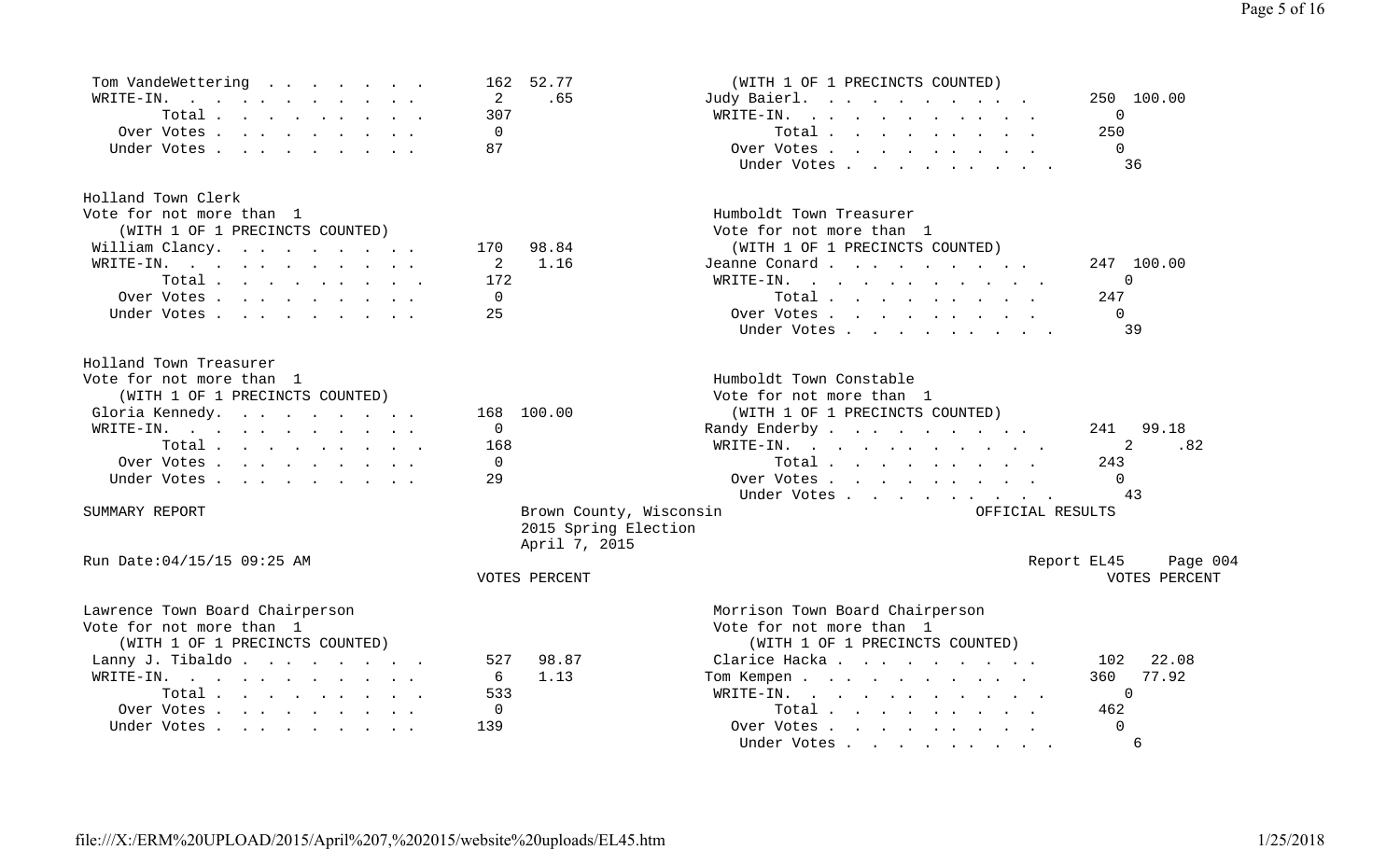| Lawrence Town Board Supervisor  |                |      |
|---------------------------------|----------------|------|
| Vote for not more than 2        |                |      |
| (WITH 1 OF 1 PRECINCTS COUNTED) |                |      |
| Kenneth Van de Hei              | 368 36         |      |
| Randy Vandenack                 | 342            | 33.1 |
| David VanVonderen.              | 297            | 29   |
| WRITE-IN.                       | $12 \quad 1.1$ |      |
| Total $\cdot$                   | 1,019          |      |
| Over Votes                      | $\overline{0}$ |      |
| Under Votes                     | 325            |      |

### Ledgeview Town Board Chairperson

| $\mathbf{v}$ . The state in the state of $\mathbf{v}$ is the state of $\mathbf{v}$ in the state of $\mathbf{v}$ is the state of $\mathbf{v}$ | $1.131 \pm 1.1311$ $1.111$ $1.111$ |     |
|----------------------------------------------------------------------------------------------------------------------------------------------|------------------------------------|-----|
| (WITH 1 OF 1 PRECINCTS COUNTED)                                                                                                              | Vote for not more than 1           |     |
| Phil Danen<br>755 97.04                                                                                                                      | (WITH 1 OF 1 PRECINCTS COUNTED)    |     |
| 23 2.96<br>WRITE-IN.                                                                                                                         | Colleen Magley. 404                |     |
| Total 778                                                                                                                                    | WRITE-IN.                          |     |
| Over Votes                                                                                                                                   | Total                              | 406 |
| -259<br>Under Votes                                                                                                                          | Over Votes                         |     |

## Ledgeview Town Board Supervisor

| Vote for not more than 2        |           | Morrison Town Treasurer         |                |
|---------------------------------|-----------|---------------------------------|----------------|
| (WITH 1 OF 1 PRECINCTS COUNTED) |           | Vote for not more than 1        |                |
| Kenneth C. Geurts.              | 675 54.09 | (WITH 1 OF 1 PRECINCTS COUNTED) |                |
| Cullen Peltier.                 | 559 44.79 | Laurie Kocian Daul              | 99.75<br>405   |
| WRITE-IN. 14 1.12               |           | WRITE-IN. 1                     | . 25           |
| Total 1,248                     |           | Total $\cdots$                  | 406            |
| Over Votes 0                    |           | Over Votes                      | $\overline{0}$ |
| Under Votes 826                 |           | Under Votes                     | 62             |

Vote for not more than 1 Vote for not more than 1

| (WITH 1 OF 1 PRECINCTS COUNTED) |           | (WITH 1 OF 1 PRECINCTS COUNTED) |              |
|---------------------------------|-----------|---------------------------------|--------------|
| Pat Van Rite                    | 751 99.08 | Herold Treichel                 | 99.00<br>397 |
| WRITE-IN.                       | .92       | WRITE-IN.                       | 4 1.00       |
| Total 758                       |           | Total                           | 401          |
| Over Votes                      |           | Over Votes                      |              |
| Under Votes                     | 279       | Under Votes                     |              |

### Morrison Town Board Supervisor Vote for not more than 2 .11 (WITH 1 OF 1 PRECINCTS COUNTED) Randy Vandenack . . . . . . . . 342 33.56 Jenny Wendland Wasmuth . . . . . . 311 38.63 15 Gary Koomen. . . . . . . . . . 152 18.88 18 18 Dennis Herman Laabs . . . . . . . 341 42.36 WRITE-IN. . . . . . . . . . . . 1 .12 Total . . . . . . . . . 805 Under Votes . . . . . . . . . 325 Over Votes . . . . . . . . . 0Under Votes . . . . . . . . . . 131

| Vote for not more than 1        |           | Morrison Town Clerk                                           |           |
|---------------------------------|-----------|---------------------------------------------------------------|-----------|
| (WITH 1 OF 1 PRECINCTS COUNTED) |           | Vote for not more than 1                                      |           |
| Phil Danen                      | 755 97.04 | (WITH 1 OF 1 PRECINCTS COUNTED)                               |           |
| WRITE-IN.                       | 23 2.96   | Colleen Magley.                                               | 404 99.51 |
| Total                           | 778       | $\texttt{WRTTE-IN.}$                                          |           |
| Over Votes                      |           | $Total \cdot \cdot \cdot \cdot \cdot \cdot \cdot \cdot \cdot$ | 406       |
| Under Votes                     | 259       | Over Votes                                                    |           |
|                                 |           | Under Votes 62                                                |           |
|                                 |           |                                                               |           |

### Morrison Town Treasurer

|  |  |  |                                 |                                                                 |                       | 405 99.75 |
|--|--|--|---------------------------------|-----------------------------------------------------------------|-----------------------|-----------|
|  |  |  |                                 |                                                                 |                       | 1.25      |
|  |  |  |                                 |                                                                 | 406                   |           |
|  |  |  |                                 |                                                                 |                       |           |
|  |  |  |                                 |                                                                 | 62                    |           |
|  |  |  | (WITH 1 OF 1 PRECINCTS COUNTED) | Laurie Kocian Daul  .  .  .  .  .  .<br>WRITE-IN.<br>Over Votes | Total.<br>Under Votes |           |

### Ledgeview Town Constable Morrison Town Constable

| (WITH 1 OF 1 PRECINCTS COUNTED) |  |  |          |  |
|---------------------------------|--|--|----------|--|
| Herold Treichel                 |  |  | 397 99.0 |  |
| RITE-IN.                        |  |  | 4 1.00   |  |
| Total                           |  |  | 401      |  |
| Over Votes                      |  |  | - 0      |  |
| Under Votes                     |  |  | 67       |  |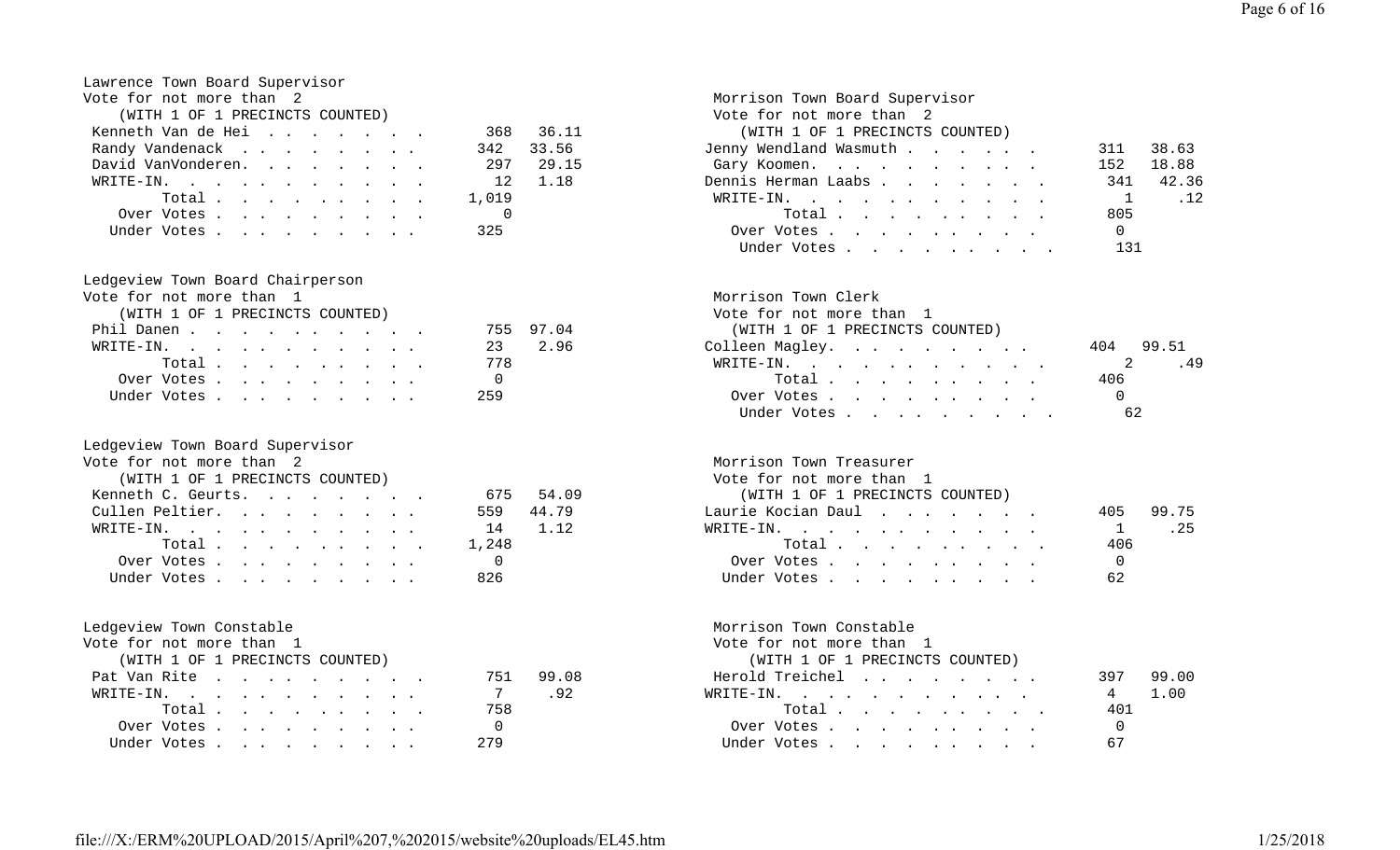| SUMMARY REPORT                                                                                                                                                                                                                                                                                       | Brown County, Wisconsin<br>2015 Spring Election<br>April 7, 2015       |                                                                                                                                                                                                                                                                                                                 | OFFICIAL RESULTS |                                                                    |  |
|------------------------------------------------------------------------------------------------------------------------------------------------------------------------------------------------------------------------------------------------------------------------------------------------------|------------------------------------------------------------------------|-----------------------------------------------------------------------------------------------------------------------------------------------------------------------------------------------------------------------------------------------------------------------------------------------------------------|------------------|--------------------------------------------------------------------|--|
| Run Date: 04/15/15 09:25 AM                                                                                                                                                                                                                                                                          | <b>VOTES PERCENT</b>                                                   |                                                                                                                                                                                                                                                                                                                 | Report EL45      | Page 005<br>VOTES PERCENT                                          |  |
| New Denmark Town Board Chairperson<br>Vote for not more than 1<br>(WITH 1 OF 1 PRECINCTS COUNTED)<br>William J. Krueger<br>WRITE-IN.<br>$\mathbf{r}$ , and $\mathbf{r}$ , and $\mathbf{r}$ , and $\mathbf{r}$ , and $\mathbf{r}$<br>Total<br>Over Votes<br>Under Votes                               | 94.16<br>242<br>5.84<br>15<br>257<br>$\mathbf 0$<br>107                | Pittsfield Town Board Supervisor #1<br>Vote for not more than 1<br>(WITH 1 OF 1 PRECINCTS COUNTED)<br>Tom Huetter.<br>WRITE-IN.<br>. The contract of the contract of the contract of the contract of the contract of the contract of the $\alpha$<br>Total<br>Over Votes<br>Under Votes                         |                  | 522<br>99.05<br>5<br>.95<br>527<br>$\mathbf 0$<br>199              |  |
| New Denmark Town Board Supervisor<br>Vote for not more than 2<br>(WITH 1 OF 1 PRECINCTS COUNTED)<br>Steven J. Olsen<br>Matthew Goetsch<br>$\mathbf{r}$ , $\mathbf{r}$ , $\mathbf{r}$ , $\mathbf{r}$ , $\mathbf{r}$ , $\mathbf{r}$ , $\mathbf{r}$<br>WRITE-IN.<br>Total.<br>Over Votes<br>Under Votes | 34.95<br>180<br>38.64<br>199<br>136<br>26.41<br>515<br>$\Omega$<br>213 | Pittsfield Town Board Supervisor #2<br>Vote for not more than 1<br>(WITH 1 OF 1 PRECINCTS COUNTED)<br>Ray Tauscher<br>the contract of the contract of the contract of the contract of the contract of the contract of the contract of<br>Brandon Holewinski<br>WRITE-IN.<br>Total.<br>Over Votes<br>Under Votes |                  | 51.52<br>322<br>47.84<br>299<br>4<br>.64<br>625<br>$\Omega$<br>101 |  |
| New Denmark Town Clerk/Treasurer<br>Vote for not more than 1<br>(WITH 1 OF 1 PRECINCTS COUNTED)<br>Michelle Wallerius<br>WRITE-IN.<br>Total<br>Over Votes<br>Under Votes                                                                                                                             | 97.51<br>313<br>2.49<br>8<br>321<br>$\Omega$<br>43                     | Rockland Town Board Chairperson<br>Vote for not more than 1<br>(WITH 1 OF 1 PRECINCTS COUNTED)<br>Dennis J. Cashman.<br>WRITE-IN.<br>Total<br>Over Votes<br>Under Votes                                                                                                                                         |                  | 96.31<br>339<br>3.69<br>13<br>352<br>0<br>81                       |  |
| New Denmark Town Assessor<br>Vote for not more than 1<br>(WITH 1 OF 1 PRECINCTS COUNTED)<br>Gary Taicher<br>WRITE-IN.                                                                                                                                                                                | 99.28<br>276<br>2<br>.72                                               | Rockland Town Board Supervisor<br>Vote for not more than 2<br>(WITH 1 OF 1 PRECINCTS COUNTED)<br>Randy Hansen<br>Alan J. Lasee                                                                                                                                                                                  |                  | 30.11<br>218<br>223<br>30.80                                       |  |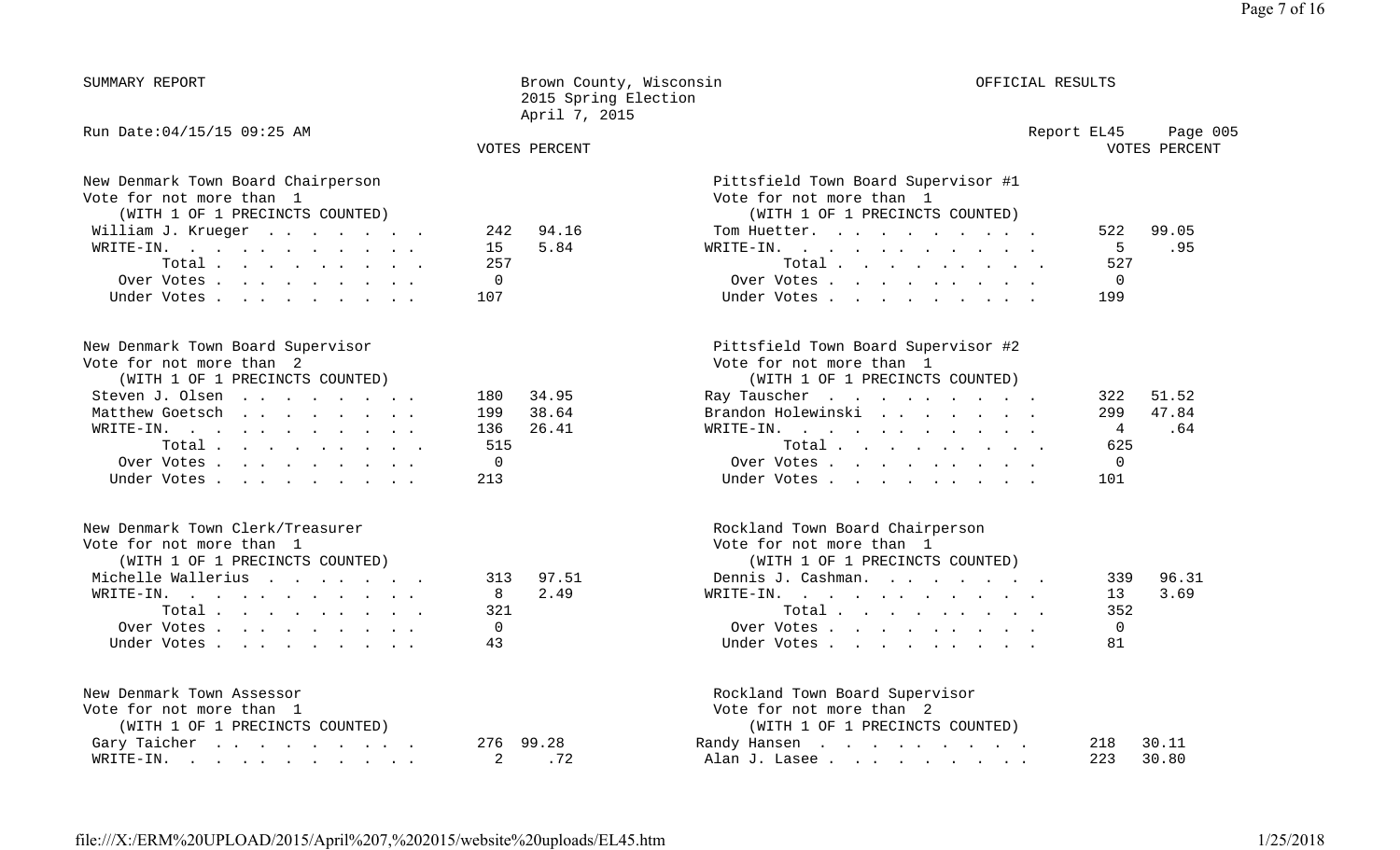| Total<br>Over Votes<br>Under Votes<br>New Denmark Town Constable<br>Vote for not more than 1<br>(WITH 1 OF 1 PRECINCTS COUNTED)<br>Mike Calewarts.                                                                                                                                                                                                                                                        | 278<br>$\Omega$<br>86<br>180<br>54.55                            | Vicky L. Van Vonderen<br><b>Contract Contract Contract</b><br>WRITE-IN.<br>the contract of the contract of the contract of the contract of the contract of<br>Total<br>Over Votes<br>Under Votes<br>Rockland Town Treasurer<br>Vote for not more than 1 | 38.95<br>282<br>.14<br>$\mathbf{1}$<br>724<br>$\Omega$<br>142 |
|-----------------------------------------------------------------------------------------------------------------------------------------------------------------------------------------------------------------------------------------------------------------------------------------------------------------------------------------------------------------------------------------------------------|------------------------------------------------------------------|---------------------------------------------------------------------------------------------------------------------------------------------------------------------------------------------------------------------------------------------------------|---------------------------------------------------------------|
| Derek Rosek.<br>WRITE-IN.<br>Total<br>Over Votes<br>Under Votes                                                                                                                                                                                                                                                                                                                                           | 45.15<br>149<br>$\mathbf{1}$<br>.30<br>330<br>$\mathbf 0$<br>34  | (WITH 1 OF 1 PRECINCTS COUNTED)<br>Mary E. Van Dyck<br>WRITE-IN.<br>Total $\cdots$<br>Over Votes<br>Under Votes                                                                                                                                         | 99.73<br>364<br>.27<br>1<br>365<br>$\Omega$<br>68             |
| Pittsfield Town Board Chairperson<br>Vote for not more than 1<br>(WITH 1 OF 1 PRECINCTS COUNTED)<br>Keith Deneys<br>WRITE-IN.<br>$\mathbf{r}$ . The contract of the contract of the contract of the contract of the contract of the contract of the contract of the contract of the contract of the contract of the contract of the contract of the contract of th<br>Total<br>Over Votes.<br>Under Votes | 559<br>98.59<br>1.41<br>8<br>567<br>$\mathbf 0$<br>159           |                                                                                                                                                                                                                                                         |                                                               |
| SUMMARY REPORT                                                                                                                                                                                                                                                                                                                                                                                            | Brown County, Wisconsin<br>2015 Spring Election<br>April 7, 2015 | OFFICIAL RESULTS                                                                                                                                                                                                                                        |                                                               |
| Run Date: 04/15/15 09:25 AM                                                                                                                                                                                                                                                                                                                                                                               | VOTES PERCENT                                                    |                                                                                                                                                                                                                                                         | Report EL45<br>Page 006<br>VOTES PERCENT                      |
| Scott Town Board Chairperson<br>Vote for not more than 1<br>(WITH 1 OF 1 PRECINCTS COUNTED)<br>Mike Van Lanen.<br>WRITE-IN.<br>Total $\cdots$<br>Over Votes<br>Under Votes                                                                                                                                                                                                                                | 99.42<br>514<br>3<br>.58<br>517<br>0<br>108                      | Wrightstown Town Clerk<br>Vote for not more than 1<br>(WITH 1 OF 1 PRECINCTS COUNTED)<br>Donna Martzahl.<br>WRITE-IN.<br>Total $\cdots$<br>Over Votes<br>Under Votes                                                                                    | 296<br>99.66<br>.34<br>1<br>297<br>$\Omega$<br>52             |
| Scott Town Board Supervisor                                                                                                                                                                                                                                                                                                                                                                               |                                                                  | Wrightstown Town Treasurer                                                                                                                                                                                                                              |                                                               |

file:///X:/ERM%20UPLOAD/2015/April%207,%202015/website%20uploads/EL45.ht m

Vote for not more than 2 Vote for not more than 1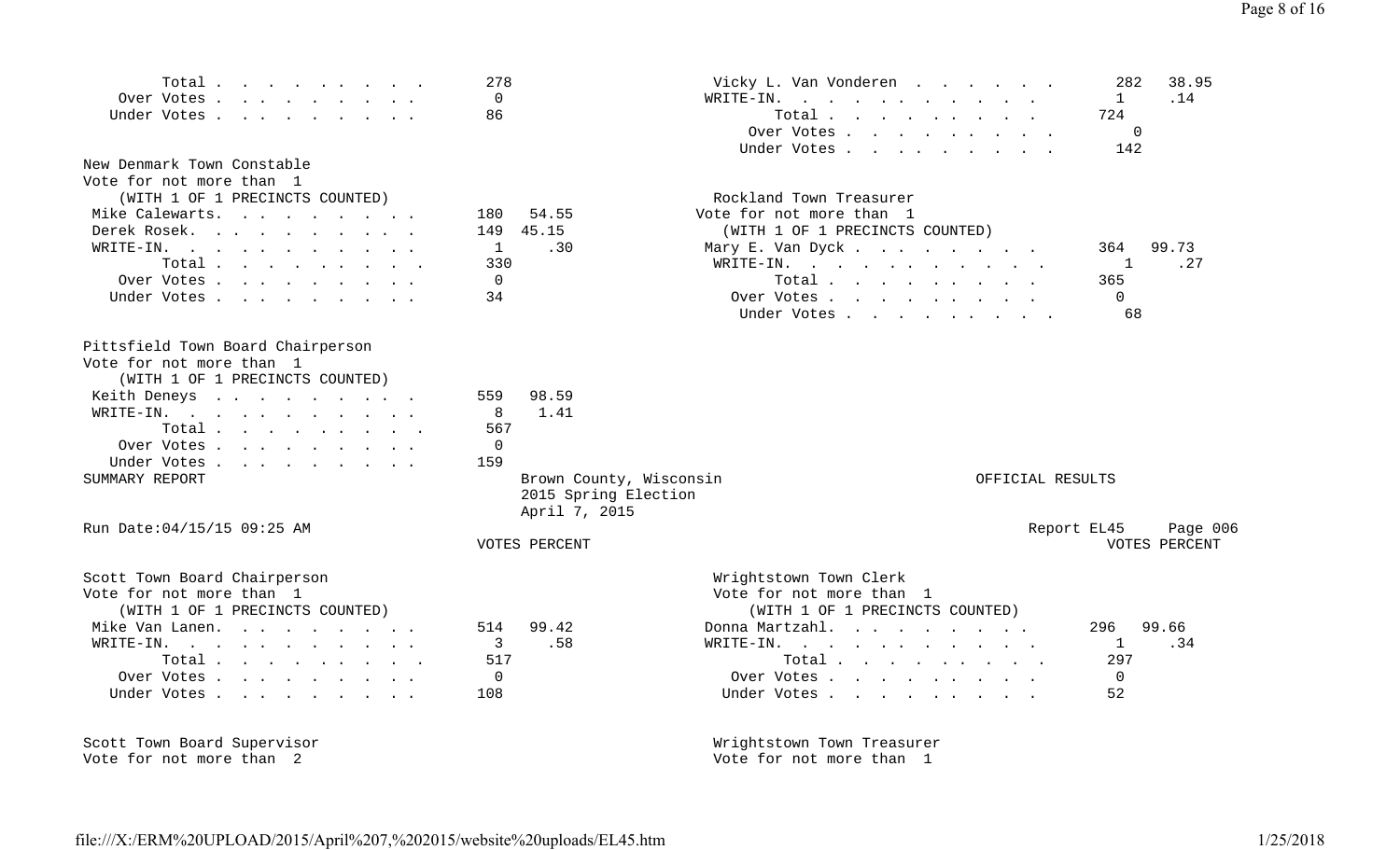| M. |  | PRECINCTS COUNTED) |  |
|----|--|--------------------|--|

| Kenneth Jacobs. |  |  |  |  | 445 50.63 |           |
|-----------------|--|--|--|--|-----------|-----------|
| Chuck Bouche    |  |  |  |  |           | 430 48.92 |
| WRITE-IN.       |  |  |  |  | 4         | $-46$     |
| Total           |  |  |  |  | 879       |           |
| Over Votes      |  |  |  |  | - 0       |           |
| Under Votes     |  |  |  |  | 371       |           |

### Scott Town Constable  $\sim$  3

| Vote for not more than 2        |  |  |  |  |              |           |
|---------------------------------|--|--|--|--|--------------|-----------|
| (WITH 1 OF 1 PRECINCTS COUNTED) |  |  |  |  |              |           |
| Leland Baenen                   |  |  |  |  |              | 425 51.0  |
| Kurt Baenen.                    |  |  |  |  |              | 403 48.38 |
| WRITE-IN.                       |  |  |  |  | $5 \tcdot 6$ |           |
| Total.                          |  |  |  |  | 833          |           |
| Over Votes                      |  |  |  |  | $\bigcirc$   |           |
| Under Votes, , , , , , , , , ,  |  |  |  |  |              |           |

#### Wrightstown Town Board Chairperson

|  |  |  |  | Vote for not more than 1 |  |  |
|--|--|--|--|--------------------------|--|--|
|--|--|--|--|--------------------------|--|--|

|                  | (WITH 1 OF 1 PRECINCTS COUNTED) |  |  |  |  |     |     |
|------------------|---------------------------------|--|--|--|--|-----|-----|
| William Verbeten |                                 |  |  |  |  | 276 | 99. |
| WRITE-IN.        |                                 |  |  |  |  |     | . 3 |
|                  | Total $\cdots$                  |  |  |  |  | 277 |     |
|                  | Over Votes                      |  |  |  |  |     |     |
|                  | Under Votes                     |  |  |  |  | 72  |     |

| Wrightstown Town Board Supervisor |  |  |
|-----------------------------------|--|--|
|                                   |  |  |

| Vote for not more than 2        |           |                                        |      |  |  |  |
|---------------------------------|-----------|----------------------------------------|------|--|--|--|
| (WITH 1 OF 1 PRECINCTS COUNTED) |           | Ashwaubenon Village Trustee Wards 9-10 |      |  |  |  |
| Ronald F. Diny.                 | 248 49.60 | Vote for not more than 1               |      |  |  |  |
| Jesse Juedes                    | 249 49.80 | (WITH 1 OF 1 PRECINCTS COUNTED)        |      |  |  |  |
| WRITE-IN.                       | 3.60      | Kenneth Bukowski                       | 416  |  |  |  |
| Total                           | 500       | WRITE-IN.                              |      |  |  |  |
| Over Votes                      | $\Omega$  | Total                                  | 41 S |  |  |  |
| Under Votes 198                 |           | Over Votes                             |      |  |  |  |

### (WITH 1 OF 1 PRECINCTS COUNTED) (WITH 1 OF 1 PRECINCTS COUNTED) Nancy Leick. . . . . . . . . . . 291 99.66 WRITE-IN. . . . . . . . . . .  $1$  .34 WRITE-IN. . . . . . . . . . . 4 .46 Total . . . . . . . . . 292Over Votes . . . . . . . . . . 0 Under Votes . . . . . . . . . . 57

### Allouez Village Trustee

| pcorr iowil collorabic          |           | $VULE$ LOL HOL MOLE LHAIL J     |             |
|---------------------------------|-----------|---------------------------------|-------------|
| Vote for not more than  2       |           | (WITH 4 OF 4 PRECINCTS COUNTED) |             |
| (WITH 1 OF 1 PRECINCTS COUNTED) |           | Penny Dart. 1,348 23.14         |             |
| Leland Baenen 425 51.02         |           | Lynn Green                      | 1,378 23.65 |
| Kurt Baenen.                    | 403 48.38 | Al Martens 794 13.63            |             |
| WRITE-IN.                       | 5.60      | Jim Genrich. 1,130 19.40        |             |
| Total                           | 833       | Rob Atwood 1,151 19.76          |             |
| Over Votes                      |           | WRITE-IN. 25                    | .43         |
| Under Votes 417                 |           |                                 | 5,826       |
|                                 |           | Over Votes 0                    |             |
|                                 |           | Under Votes 2,025               |             |
|                                 |           |                                 |             |

### Ashwaubenon Village Trustee Wards 7-8 64 Vote for not more than 1 MOTH-INGLETIC (WITH 1 OF 1 PRECINCTS COUNTED) Mark Williams . . . . . . . . . . 331 99.40 WRITE-IN. . . . . . . . . . . . 2 .60 Total . . . . . . . . . . 333 Over Votes . . . . . . . . . 0 Under Votes . . . . . . . . . . 89

| (WITH 1 OF 1 PRECINCTS COUNTED) |           | Ashwaubenon Village Trustee Wards 9-10 |              |
|---------------------------------|-----------|----------------------------------------|--------------|
| Ronald F. Diny.                 | 248 49.60 | Vote for not more than 1               |              |
| Jesse Juedes                    | 249 49.80 | (WITH 1 OF 1 PRECINCTS COUNTED)        |              |
| WRITE-IN.                       | 3.60      | Kenneth Bukowski                       | 99.28<br>416 |
| Total                           | 500       | WRITE-IN.                              | . 72         |
| Over Votes                      |           | Total $\cdots$                         | 419          |
| Under Votes                     | 198       | Over Votes                             |              |
|                                 |           | Under Votes                            | 107          |

SUMMARY REPORT **Brown County, Wisconsin** Brown County, Wisconsin OFFICIAL RESULTS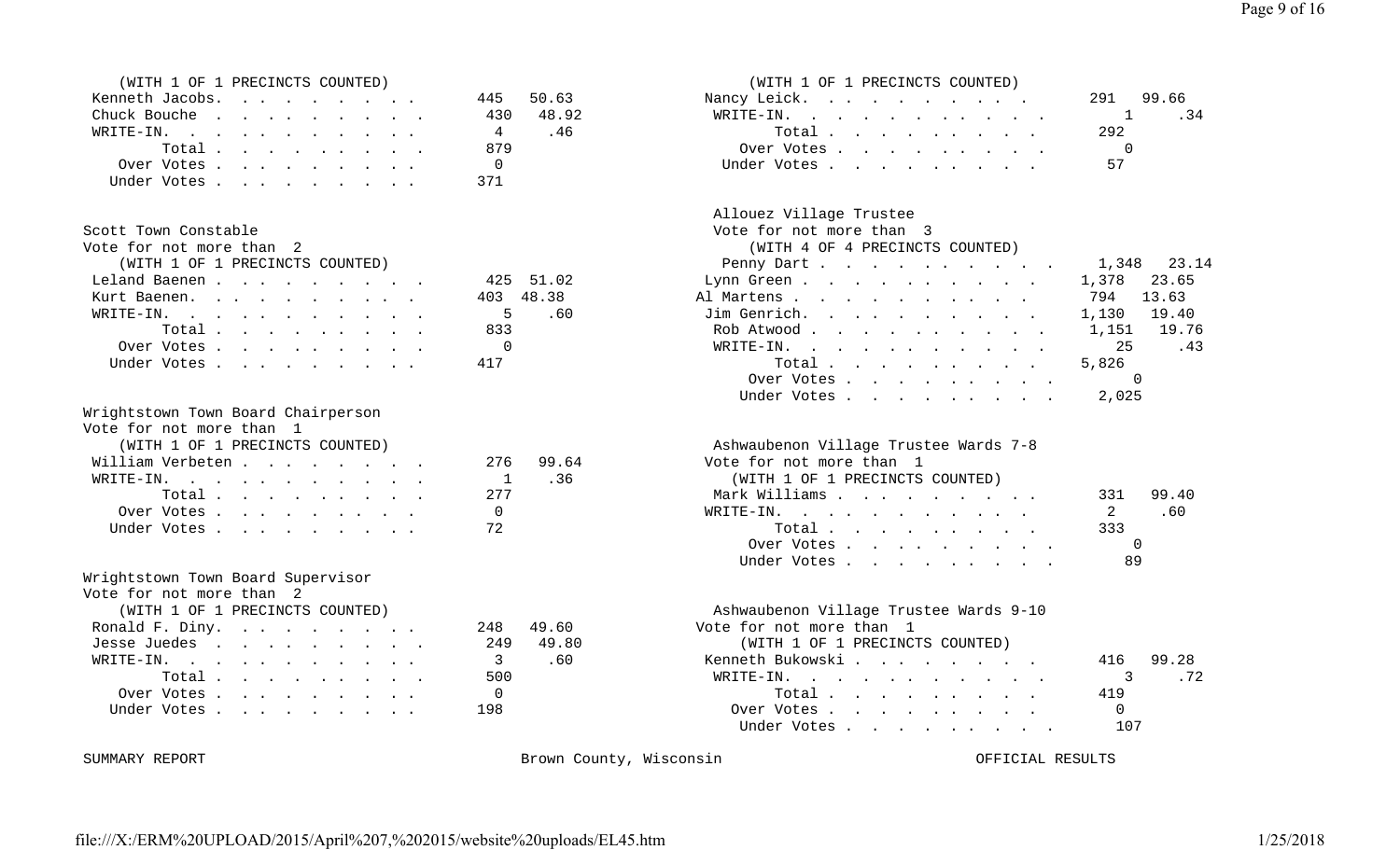|                                                                                                                                                                                                                                                                       |                                  | 2015 Spring Election<br>April 7, 2015 |                                                                                                                                                                                                                                                                                                                                                                                                                                                                                                                                               |
|-----------------------------------------------------------------------------------------------------------------------------------------------------------------------------------------------------------------------------------------------------------------------|----------------------------------|---------------------------------------|-----------------------------------------------------------------------------------------------------------------------------------------------------------------------------------------------------------------------------------------------------------------------------------------------------------------------------------------------------------------------------------------------------------------------------------------------------------------------------------------------------------------------------------------------|
| Run Date: 04/15/15 09:25 AM                                                                                                                                                                                                                                           |                                  | VOTES PERCENT                         | Report EL45<br>Page 007<br>VOTES PERCENT                                                                                                                                                                                                                                                                                                                                                                                                                                                                                                      |
| Ashwaubenon Village Trustee Wards 11-12<br>Vote for not more than 1<br>(WITH 1 OF 1 PRECINCTS COUNTED)<br>Michael J. Malcheski.<br>WRITE-IN.<br>the contract of the contract of the contract of the contract of the contract of<br>Total<br>Over Votes<br>Under Votes | 254<br>3<br>257<br>0<br>79       | 98.83<br>1.17                         | Denmark Village Trustee<br>Vote for not more than 3<br>(WITH 1 OF 1 PRECINCTS COUNTED)<br>Paul G. Hargarten.<br>230<br>24.29<br>Milton Bielinski<br>260<br>27.46<br>22.18<br>Steve Giese.<br>210<br>25.03<br>237<br>Mary Jo Bielinski.<br>and the contract of the contract of the contract of the contract of the contract of the contract of the contract of the contract of the contract of the contract of the contract of the contract of the contract of the contra<br>1.06<br>WRITE-IN.<br>10<br>Total<br>947<br>$\Omega$<br>Over Votes |
| Ashwaubenon Village Clerk/Treasurer<br>Vote for not more than 1<br>(WITH 6 OF 6 PRECINCTS COUNTED)                                                                                                                                                                    |                                  |                                       | 319<br>Under Votes                                                                                                                                                                                                                                                                                                                                                                                                                                                                                                                            |
| Patrick W. Moynihan, Jr.<br>WRITE-IN.<br>$\mathbf{r}$ , and $\mathbf{r}$ , and $\mathbf{r}$ , and $\mathbf{r}$ , and $\mathbf{r}$<br>Total<br>Over Votes<br>Under Votes                                                                                               | 1,790<br>11<br>1,801<br>0<br>527 | 99.39<br>.61                          | Hobart Village Trustee<br>Vote for not more than 2<br>(WITH 1 OF 1 PRECINCTS COUNTED)<br>David Dillenburg<br>866<br>51.15<br>47.25<br>800<br>Tim Carpenter<br><b>Contract Contract Contract Contract</b><br>1.59<br>WRITE-IN.<br>27<br>$\mathbf{r}$ . The set of the set of the set of the set of the set of the set of the set of the set of the set of the set of the set of the set of the set of the set of the set of the set of the set of the set of the set of t<br>1,693<br>Total                                                    |
| Ashwaubenon Village Municipal Judge<br>Vote for not more than 1<br>(WITH 6 OF 6 PRECINCTS COUNTED)                                                                                                                                                                    |                                  |                                       | $\overline{0}$<br>Over Votes,<br>995<br>Under Votes                                                                                                                                                                                                                                                                                                                                                                                                                                                                                           |
| Gary A. Wickert<br>$\texttt{WRITE-IN.}$<br>Total<br>Over Votes<br>Under Votes                                                                                                                                                                                         | 1,767<br>13<br>1,780<br>0<br>548 | 99.27<br>.73                          | Howard Village Trustee Wards 1-2<br>Vote for not more than 1<br>(WITH 1 OF 1 PRECINCTS COUNTED)<br>95.83<br>Ron Bredael.<br>184<br>$\mathbf{r}$ , and $\mathbf{r}$ , and $\mathbf{r}$ , and $\mathbf{r}$ , and $\mathbf{r}$<br>$\texttt{WRTTE-IN.}$<br>8<br>4.17<br>Total.<br>192                                                                                                                                                                                                                                                             |
| Bellevue Village President<br>Vote for not more than 1<br>(WITH 2 OF 2 PRECINCTS COUNTED)                                                                                                                                                                             |                                  |                                       | $\mathbf 0$<br>Over Votes<br>65<br>Under Votes                                                                                                                                                                                                                                                                                                                                                                                                                                                                                                |
| Kevin Brennan<br>Steve Soukup<br>$\mathbf{r}$ , and $\mathbf{r}$ , and $\mathbf{r}$ , and $\mathbf{r}$<br>WRITE-IN.<br>$\mathbf{r}$ , and $\mathbf{r}$ , and $\mathbf{r}$ , and $\mathbf{r}$<br>Total                                                                 | 845<br>1,414<br>5<br>2,264       | 37.32<br>62.46<br>. 22                | Howard Village Trustee Wards 3-4<br>Vote for not more than 1<br>(WITH 1 OF 1 PRECINCTS COUNTED)                                                                                                                                                                                                                                                                                                                                                                                                                                               |

Page 10 of 1 6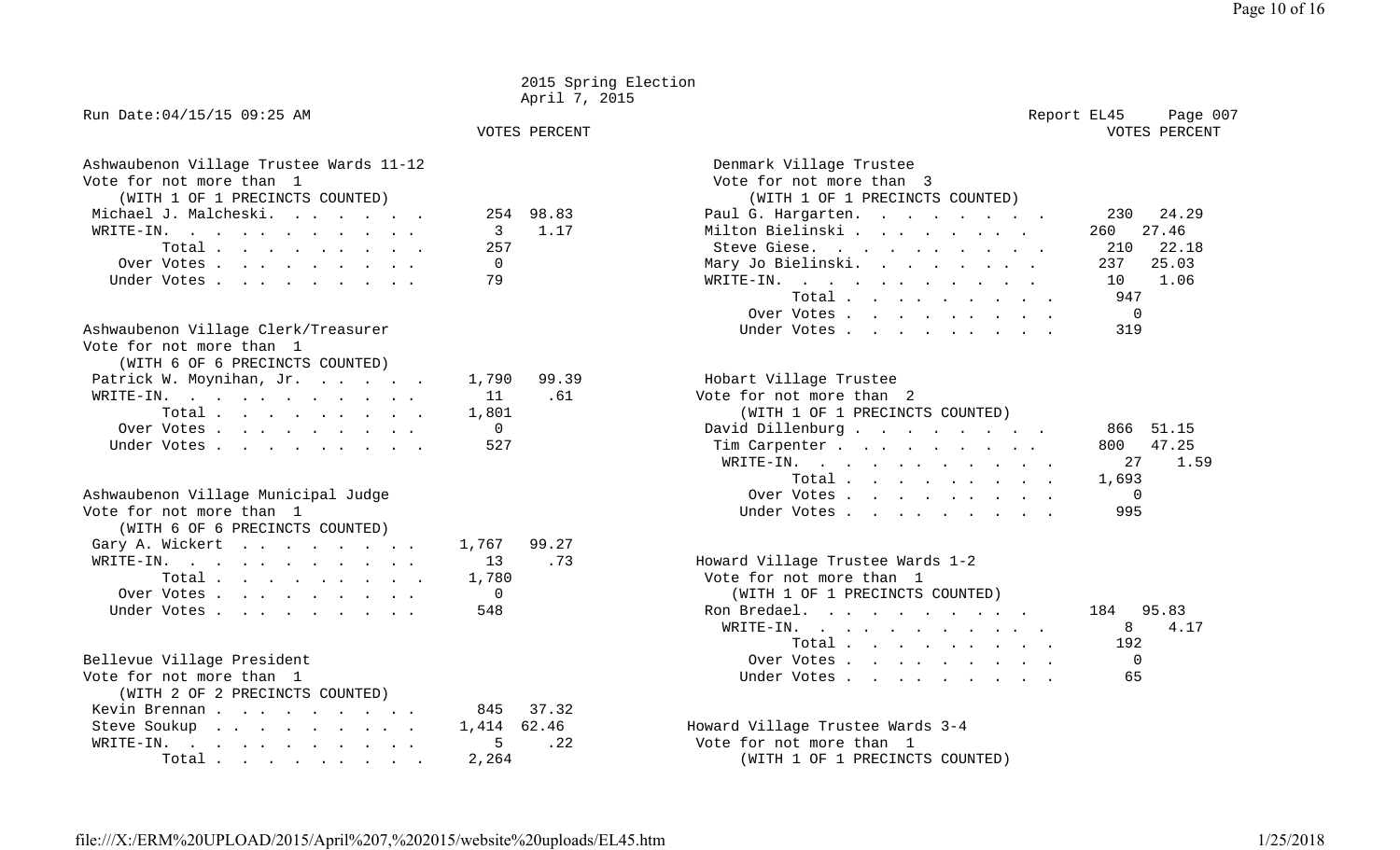| Over Votes<br>Under Votes                                                                     | 0<br>89                 | Jim Widiger.<br>$\mathbf{r}$ , and $\mathbf{r}$ , and $\mathbf{r}$ , and $\mathbf{r}$ , and $\mathbf{r}$<br>WRITE-IN.<br>$\mathbf{r}$ , $\mathbf{r}$ , $\mathbf{r}$ , $\mathbf{r}$ , $\mathbf{r}$ , $\mathbf{r}$ , $\mathbf{r}$ | 97.80<br>89<br>2.20<br>2 |
|-----------------------------------------------------------------------------------------------|-------------------------|---------------------------------------------------------------------------------------------------------------------------------------------------------------------------------------------------------------------------------|--------------------------|
|                                                                                               |                         | Total                                                                                                                                                                                                                           | 91                       |
|                                                                                               |                         | Over Votes                                                                                                                                                                                                                      | $\Omega$                 |
| Bellevue Village Trustee                                                                      |                         | Under Votes                                                                                                                                                                                                                     | 19                       |
| Vote for not more than 2                                                                      |                         |                                                                                                                                                                                                                                 |                          |
| (WITH 2 OF 2 PRECINCTS COUNTED)                                                               |                         |                                                                                                                                                                                                                                 |                          |
| Adam Gauthier                                                                                 | 1,378<br>47.96          | Howard Village Trustee Wards 13-14,18                                                                                                                                                                                           |                          |
| David Kaster                                                                                  | 51.24<br>1,472          | Vote for not more than 1                                                                                                                                                                                                        |                          |
| WRITE-IN.                                                                                     | 23<br>.80               | (WITH 1 OF 1 PRECINCTS COUNTED)                                                                                                                                                                                                 |                          |
| Total $\cdots$                                                                                | 2,873                   | Adam Lemorande.                                                                                                                                                                                                                 | 99.51<br>202             |
| Over Votes                                                                                    | 0                       |                                                                                                                                                                                                                                 | .49<br>$\mathbf{1}$      |
|                                                                                               | 1,833                   | WRITE-IN.                                                                                                                                                                                                                       | 203                      |
| Under Votes                                                                                   |                         | Total                                                                                                                                                                                                                           | $\Omega$                 |
|                                                                                               |                         | Over Votes                                                                                                                                                                                                                      | 91                       |
|                                                                                               |                         | Under Votes                                                                                                                                                                                                                     |                          |
| Denmark Village President                                                                     |                         |                                                                                                                                                                                                                                 |                          |
| Vote for not more than 1                                                                      |                         |                                                                                                                                                                                                                                 |                          |
| (WITH 1 OF 1 PRECINCTS COUNTED)                                                               |                         |                                                                                                                                                                                                                                 |                          |
| Gregory D. Mleziva                                                                            | 95.94<br>331            |                                                                                                                                                                                                                                 |                          |
| WRITE-IN.<br>$\mathcal{A}$ . The second contribution of the second contribution $\mathcal{A}$ | 4.06<br>14              |                                                                                                                                                                                                                                 |                          |
| Total                                                                                         | 345                     |                                                                                                                                                                                                                                 |                          |
| Over Votes.                                                                                   | $\mathbf 0$             |                                                                                                                                                                                                                                 |                          |
| Under Votes                                                                                   | 77                      |                                                                                                                                                                                                                                 |                          |
| SUMMARY REPORT                                                                                | Brown County, Wisconsin | OFFICIAL RESULTS                                                                                                                                                                                                                |                          |
|                                                                                               | 2015 Spring Election    |                                                                                                                                                                                                                                 |                          |
|                                                                                               | April 7, 2015           |                                                                                                                                                                                                                                 |                          |
| Run Date: 04/15/15 09:25 AM                                                                   |                         |                                                                                                                                                                                                                                 | Report EL45<br>Page 008  |
|                                                                                               | VOTES PERCENT           |                                                                                                                                                                                                                                 | VOTES PERCENT            |
| Howard Village Trustee Wards 15-16                                                            |                         | Suamico Village Municipal Judge                                                                                                                                                                                                 |                          |
| Vote for not more than 1                                                                      |                         | Vote for not more than 1                                                                                                                                                                                                        |                          |
| (WITH 1 OF 1 PRECINCTS COUNTED)                                                               |                         | (WITH 2 OF 2 PRECINCTS COUNTED)                                                                                                                                                                                                 |                          |
| John Faikel.                                                                                  | 95.33<br>245            | Kevin A. Rathburn.                                                                                                                                                                                                              | 99.69<br>1,271           |
| WRITE-IN.                                                                                     | 4.67<br>12              | WRITE-IN.                                                                                                                                                                                                                       | .31<br>4                 |
| Total $\cdots$                                                                                | 257                     | Total                                                                                                                                                                                                                           | 1,275                    |
| Over Votes.                                                                                   | 0                       | Over Votes                                                                                                                                                                                                                      | $\overline{0}$           |
| Under Votes                                                                                   | 83                      | Under Votes                                                                                                                                                                                                                     | 500                      |
|                                                                                               |                         |                                                                                                                                                                                                                                 |                          |
|                                                                                               |                         |                                                                                                                                                                                                                                 |                          |
| Pulaski Village President                                                                     |                         | Wrightstown Village President                                                                                                                                                                                                   |                          |
| Vote for not more than 1                                                                      |                         | Vote for not more than 1                                                                                                                                                                                                        |                          |
| (WITH 1 OF 1 PRECINCTS COUNTED)                                                               |                         | (WITH 1 OF 1 PRECINCTS COUNTED)                                                                                                                                                                                                 |                          |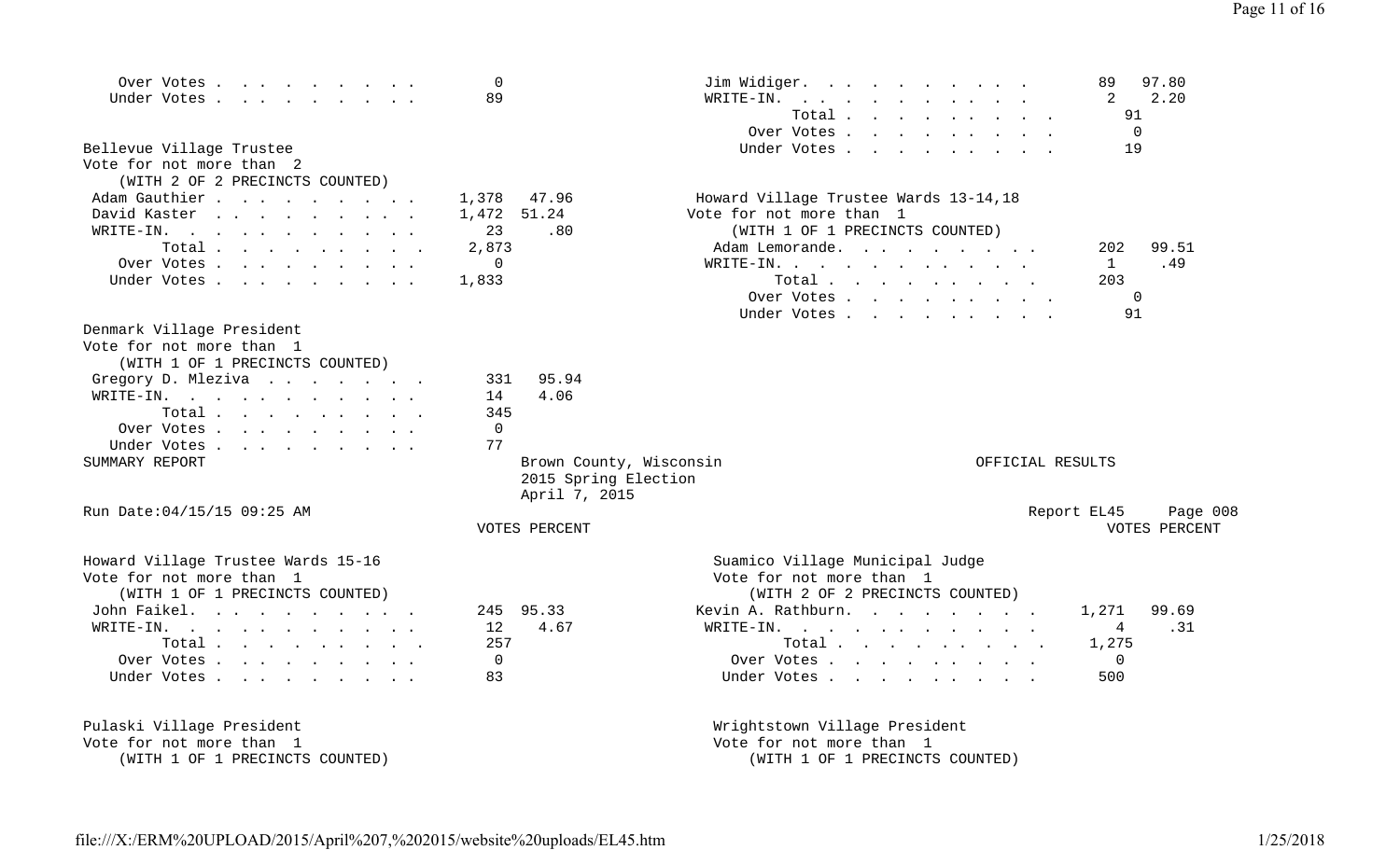| Reed A. Woodward | 534 96.74 | Dean J. Erickson | 245 95.7 |
|------------------|-----------|------------------|----------|
| WRITE-IN.        | 18 3.26   | WRITE-IN         | 11 4.30  |
| Total            | 552       | Total            | - 256    |
| Over Votes       |           | Over Votes       |          |
| Under Votes      | 149       | Under Votes      | -80      |

| Vote for not more than  3       | Vote for not more than 3 |                                 |                |  |  |  |
|---------------------------------|--------------------------|---------------------------------|----------------|--|--|--|
| (WITH 1 OF 1 PRECINCTS COUNTED) |                          | (WITH 1 OF 1 PRECINCTS COUNTED) |                |  |  |  |
| Chris Smith.                    | 403 27.21                | Scott B. Reignier.              | 206            |  |  |  |
| Robert Gajewski                 | 415 28.02                | Sue Byers                       | 159            |  |  |  |
| Roger Brzeczkowski              | 378 25.52                | Quinn Cavanaugh                 | 191            |  |  |  |
| Gerald R. Wojkiewicz.           | 272 18.37                | WRITE-IN.                       | 126            |  |  |  |
| WRITE-IN.                       | 13 .88                   | Total                           | 682            |  |  |  |
| Total.                          | 1,481                    | Over Votes                      | $\overline{c}$ |  |  |  |
| Over Votes                      | $\mathbf{0}$             | Under Votes                     | 326            |  |  |  |
| Under Votes                     | 622                      |                                 |                |  |  |  |

| Pulaski Village Municipal Judge |                | Vote for not more than 1        |     |      |
|---------------------------------|----------------|---------------------------------|-----|------|
| Vote for not more than 1        |                | (WITH 1 OF 1 PRECINCTS COUNTED) |     |      |
| (WITH 1 OF 1 PRECINCTS COUNTED) |                | Larry L. Lueck.                 | 782 | 99.1 |
| Robert S. Betley                | 539 98.90      | WRITE-IN. 7                     |     | .89  |
| WRITE-IN.                       | 6 1.10         | Total 789                       |     |      |
| Total                           | 545            | Over Votes                      |     |      |
| Over Votes                      | $\overline{0}$ | Under Votes 315                 |     |      |
| Under Votes 156                 |                |                                 |     |      |

| Vote for not more than 2        |              | (WITH 1 OF 1 PRECINCTS COUNTED)     |                |           |
|---------------------------------|--------------|-------------------------------------|----------------|-----------|
| (WITH 2 OF 2 PRECINCTS COUNTED) |              | Lisa A. Rafferty                    |                | 600 99.50 |
| Daniel Roddan                   | 38.54<br>960 | $\texttt{WRTTE-IN.}$                |                | .50       |
| Michael Schneider.              | 551 22.12    | Total $\cdots$                      | 603            |           |
| Michelle Eckert                 | 968 38.86    | Over Votes                          | $\overline{0}$ |           |
| WRITE-IN.                       | 12.48        | Under Votes                         | 203            |           |
| Total $\ldots$                  | 2,491        |                                     |                |           |
| Over Votes                      |              |                                     |                |           |
| Under Votes 1,059               |              | De Pere City Alderperson District 3 |                |           |

| Reed A. Woodward | 534 96.74 | Dean J. Erickson | 245 95.70 |
|------------------|-----------|------------------|-----------|
| WRITE-IN.        | 18 3.26   | WRITE-IN.        | 11 4.30   |
| Total            | 552       | Total            | 256       |
| Over Votes       |           | Over Votes       |           |
|                  | 149       | Under Votes      |           |

# Pulaski Village Trustee<br>Vote for not more than 3

### (WITH 1 OF 1 PRECINCTS COUNTED) (WITH 1 OF 1 PRECINCTS COUNTED)

| Chris Smith.            | 403 27.21 | Scott B. Reignier. | 206 30.21 |
|-------------------------|-----------|--------------------|-----------|
| Robert Gajewski         | 415 28.02 | Sue Byers          | 159 23.31 |
| Roger Brzeczkowski      | 378 25.52 | Quinn Cavanaugh    | 191 28.01 |
| Gerald R. Wojkiewicz.   | 272 18.37 | WRITE-IN.          | 126 18.48 |
| WRITE-IN.               | 13.88     | Total              | 682       |
| 1,481<br>Total $\ldots$ |           | Over Votes         |           |
| Over Votes 0            |           | Under Votes        | 326       |

#### De Pere City Alderperson District 1

#### (WITH 1 OF 1 PRECINCTS COUNTED)

| (WITH 1 OF 1 PRECINCTS COUNTED) |           | Larry L. Lueck. |     | 782 99.11 |
|---------------------------------|-----------|-----------------|-----|-----------|
| Robert S. Betley                | 539 98.90 | WRITE-IN. 7 .89 |     |           |
| WRITE-IN.                       | 6 1.10    | Total           | 789 |           |
| Total                           | 545       | Over Votes      |     |           |
| Over Votes                      |           | Under Votes     | 315 |           |

## De Pere City Alderperson District 2

Suamico Village Trustee Suamico Village Trustee Vote for not more than 1

| (WITH 1 OF 1 PRECINCTS COUNTED) |        |  |  |  |  |                |     |
|---------------------------------|--------|--|--|--|--|----------------|-----|
| Lisa A. Rafferty                |        |  |  |  |  | 600            | 99. |
| RITE-IN.                        |        |  |  |  |  | $\overline{3}$ | .50 |
|                                 | Total. |  |  |  |  | 603            |     |
| Over Votes                      |        |  |  |  |  |                |     |
| Under Votes                     |        |  |  |  |  | 203            |     |
|                                 |        |  |  |  |  |                |     |

### De Pere City Alderperson District 3 Vote for not more than 1

(WITH 1 OF 1 PRECINCTS COUNTED)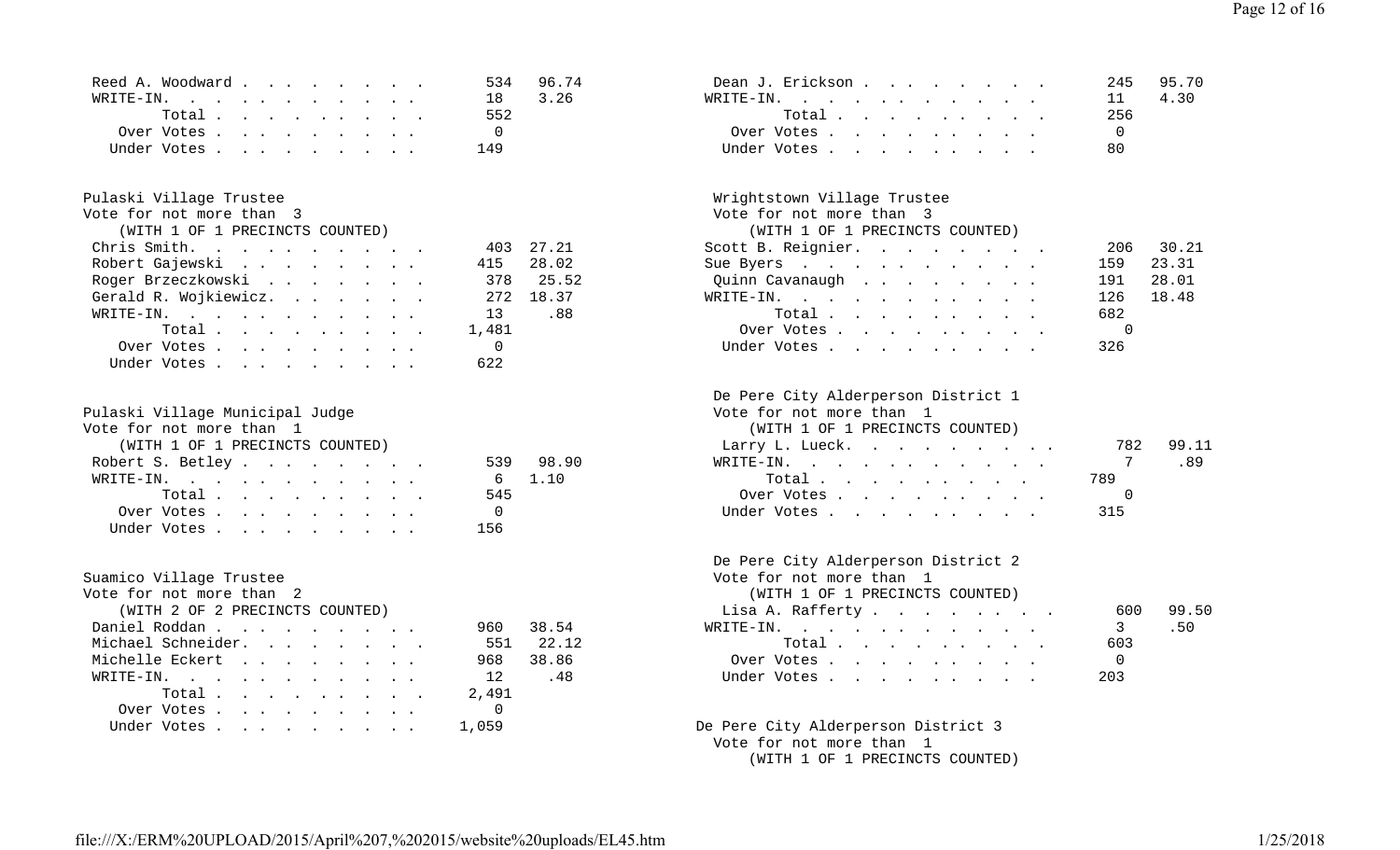| SUMMARY REPORT                                                                                        |                                            | Brown County, Wisconsin<br>2015 Spring Election | Dean Raasch.<br>$\mathbf{r}$ , $\mathbf{r}$ , $\mathbf{r}$ , $\mathbf{r}$ , $\mathbf{r}$<br>WRITE-IN.<br>Total<br>Over Votes<br>Under Votes                                              | 99.39<br>325<br>2<br>.61<br>327<br>0<br>121<br>OFFICIAL RESULTS                  |
|-------------------------------------------------------------------------------------------------------|--------------------------------------------|-------------------------------------------------|------------------------------------------------------------------------------------------------------------------------------------------------------------------------------------------|----------------------------------------------------------------------------------|
|                                                                                                       |                                            | April 7, 2015                                   |                                                                                                                                                                                          |                                                                                  |
| Run Date:04/15/15 09:25 AM                                                                            |                                            | VOTES PERCENT                                   |                                                                                                                                                                                          | Report EL45<br>Page 009<br>VOTES PERCENT                                         |
| De Pere City Alderperson District 4<br>Vote for not more than  1<br>(WITH 1 OF 1 PRECINCTS COUNTED)   | 423                                        |                                                 | Unified School District of De Pere School Board Member<br>Vote for not more than 2<br>(WITH 8 OF 8 PRECINCTS COUNTED)                                                                    |                                                                                  |
| Michael Donovan<br>WRITE-IN.<br>Total<br>Over Votes.<br>Under Votes                                   | 8<br>431<br>$\mathbf 0$<br>154             | 98.14<br>1.86                                   | Jeff Mirkes.<br>Dan Van Straten<br>WRITE-IN.<br>$\mathbf{r}$ , and $\mathbf{r}$ , and $\mathbf{r}$ , and $\mathbf{r}$ , and $\mathbf{r}$<br>Total<br>Over Votes<br>Under Votes           | 2,299<br>47.66<br>51.78<br>2,498<br>27<br>.56<br>4,824<br>$\Omega$<br>2,570      |
| City of Green Bay Mayor<br>Vote for not more than 1<br>(WITH 47 OF 47 PRECINCTS COUNTED)              |                                            |                                                 | Green Bay Area Public School District<br>School Board Member                                                                                                                             |                                                                                  |
| Jim Schmitt.<br>Thomas J. De Wane.                                                                    | 8,543<br>7,636                             | 52.64<br>47.05                                  | Vote for not more than 2<br>(WITH 58 OF 58 PRECINCTS COUNTED)                                                                                                                            |                                                                                  |
| WRITE-IN.<br>Total<br>Over Votes<br>Under Votes                                                       | 50<br>16,229<br>$\mathbf 0$<br>178         | .31                                             | Andrew M. Becker<br>Ed Dorff.<br>WRITE-IN.<br>Total $\cdots$ $\cdots$ $\cdots$<br>Over Votes<br>Under Votes                                                                              | 54.83<br>13,899<br>44.31<br>11,232<br>.86<br>218<br>25,349<br>$\Omega$<br>18,843 |
| Ashwaubenon School District School Board Member<br>Vote for not more than 1                           |                                            |                                                 |                                                                                                                                                                                          |                                                                                  |
| (WITH 6 OF 6 PRECINCTS COUNTED)<br>Jay Van Laanen<br>WRITE-IN.<br>Total<br>Over Votes.<br>Under Votes | 1,645<br>26<br>1,671<br>$\mathbf 0$<br>499 | 98.44<br>1.56                                   | Howard-Suamico School District<br>How. Rep.School Board Member<br>Vote for not more than 1<br>(WITH 11 OF 11 PRECINCTS COUNTED)<br>Jeff Eilers.<br>Beth A. Bashara<br>WRITE-IN.<br>Total | 57.42<br>1,772<br>1,303<br>42.22<br>.36<br>11<br>3,086                           |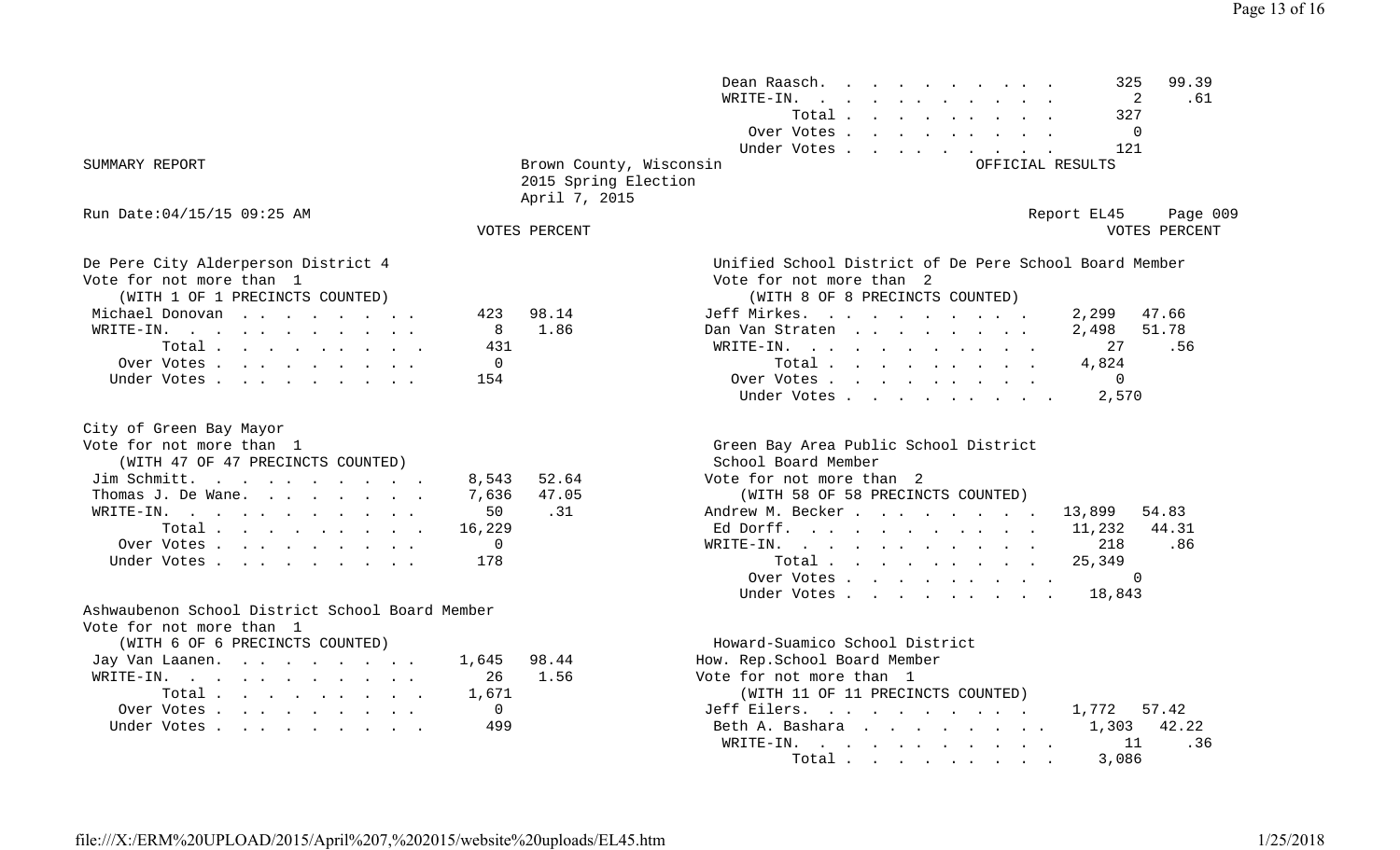| Brillion Public School District School Board Member | Over Votes                   |  |
|-----------------------------------------------------|------------------------------|--|
| Vote for not more than 2                            | Under Votes, , , , , , , , , |  |

|  |  | (WITH 2 OF 2 PRECINCTS COUNTED) |  |
|--|--|---------------------------------|--|
|  |  |                                 |  |

| Gordon Gasch 9 45.00 |  |  |  |  |                |          |                                   |       |
|----------------------|--|--|--|--|----------------|----------|-----------------------------------|-------|
| Brian W. Horn        |  |  |  |  |                | 11 55.00 | Howard-Suamico School District    |       |
| WRITE-IN.            |  |  |  |  | $\overline{0}$ |          | Sua. Rep.School Board Member      |       |
| Total $\ldots$       |  |  |  |  | 20             |          | Vote for not more than 1          |       |
| Over Votes           |  |  |  |  | $\Omega$       |          | (WITH 11 OF 11 PRECINCTS COUNTED) |       |
| Under Votes 14       |  |  |  |  |                |          | Lisa Botsford<br>2,734            | 99.35 |

| (WITH 6 OF 6 PRECINCTS COUNTED) |  |  |  |  |           |           |
|---------------------------------|--|--|--|--|-----------|-----------|
| Derek Rosek.                    |  |  |  |  |           | 649 25.43 |
| Nancy L. VanElzen.              |  |  |  |  |           | 658 25.78 |
| Walter N. Neta.                 |  |  |  |  | 296 11.60 |           |
| Scot Knutson                    |  |  |  |  | 946 37.07 |           |
| WRITE-IN.                       |  |  |  |  | 3 12      |           |
| Total $\cdot$                   |  |  |  |  | 2,552     |           |
| Over Votes 0                    |  |  |  |  |           |           |
| Under Votes 534                 |  |  |  |  |           |           |
|                                 |  |  |  |  |           |           |

| Over Votes  |  |  |  |  |     |
|-------------|--|--|--|--|-----|
| Under Votes |  |  |  |  | 913 |

| Brian W. Horn 11                               | 55.00          | Howard-Suamico School District    |     |
|------------------------------------------------|----------------|-----------------------------------|-----|
| WRITE-IN.                                      |                | Sua. Rep.School Board Member      |     |
|                                                | - 20           | Vote for not more than 1          |     |
| Over Votes                                     | $\overline{0}$ | (WITH 11 OF 11 PRECINCTS COUNTED) |     |
| Under Votes 14                                 |                | Lisa Botsford 2,734 99.35         |     |
|                                                |                | WRITE-IN. 18                      | .65 |
|                                                |                | Total 2,752                       |     |
| School District of Denmark School Board Member |                | Over Votes 0                      |     |
| Vote for not more than  2                      |                | Under Votes 1,247                 |     |
|                                                |                |                                   |     |

### 78 Kaukauna Area School District School Board Member

50 Vote for not more than 2

#### Scot Knutson . . . . . . . . . 946 37.07 (WITH 1 OF 1 PRECINCTS COUNTED)

|     | Sally Jo Feistel                                              | 25 22.12       |
|-----|---------------------------------------------------------------|----------------|
|     | Giovanna R. Feller                                            | 44 38.94       |
|     | John Moore                                                    | 42 37.17       |
| 534 | WRITE-IN.                                                     | 2 1.77         |
|     | Total $\cdots$                                                | 113            |
|     | Over Votes                                                    | $\overline{0}$ |
|     | Under Votes                                                   | 39             |
|     | $\verb+WRTTE-IN.$<br>Total 2,552<br>Over Votes<br>Under Votes |                |

### SUMMARY REPORT SERVICES SERVICES AND SERVICES SUMMARY REPORT OFFICIAL RESULTS 2015 Spring Election April 7, 2015

Run Date:04/15/15 09:25 AM Report EL45 Page 010

Vote for not more than 2 Vote for not more than 1

| (WITH 2 OF 2 PRECINCTS COUNTED) |           | (WITH 6 OF 6 PRECINCTS COUNTED) |                |
|---------------------------------|-----------|---------------------------------|----------------|
| Cary Dequaine                   | 372 53.45 | Thomas J. Van De Hei.           | 1,061          |
| Tom Suess                       | 321 46.12 | Kim Janus                       | 695            |
| WRITE-IN.                       | 3 .43     | WRITE-IN.                       | 6              |
| Total                           | 696       | Total                           | 1,762          |
| Over Votes                      |           | Over Votes                      | $\overline{0}$ |
| Under Votes                     | 308       | Under Votes                     | 351            |

VOTES PERCENT VOTES PERCENT

Luxemburg-Casco School District School Board Member School District of West De Pere School Board Member

#### (WITH 6 OF 6 PRECINCTS COUNTED)

| Cary Dequaine | 53.45     | Thomas J. Van De Hei. | 1,061 60.22  |
|---------------|-----------|-----------------------|--------------|
| Tom Suess     | 321 46.12 | Kim Janus             | 39.44<br>695 |
| WRITE-IN.     |           | WRITE-IN.             |              |
| Total         | 696       | Total $\ldots$        | 1.762        |
| Over Votes    |           | Over Votes            |              |
| Under Votes   | 308       | Under Votes           | 351          |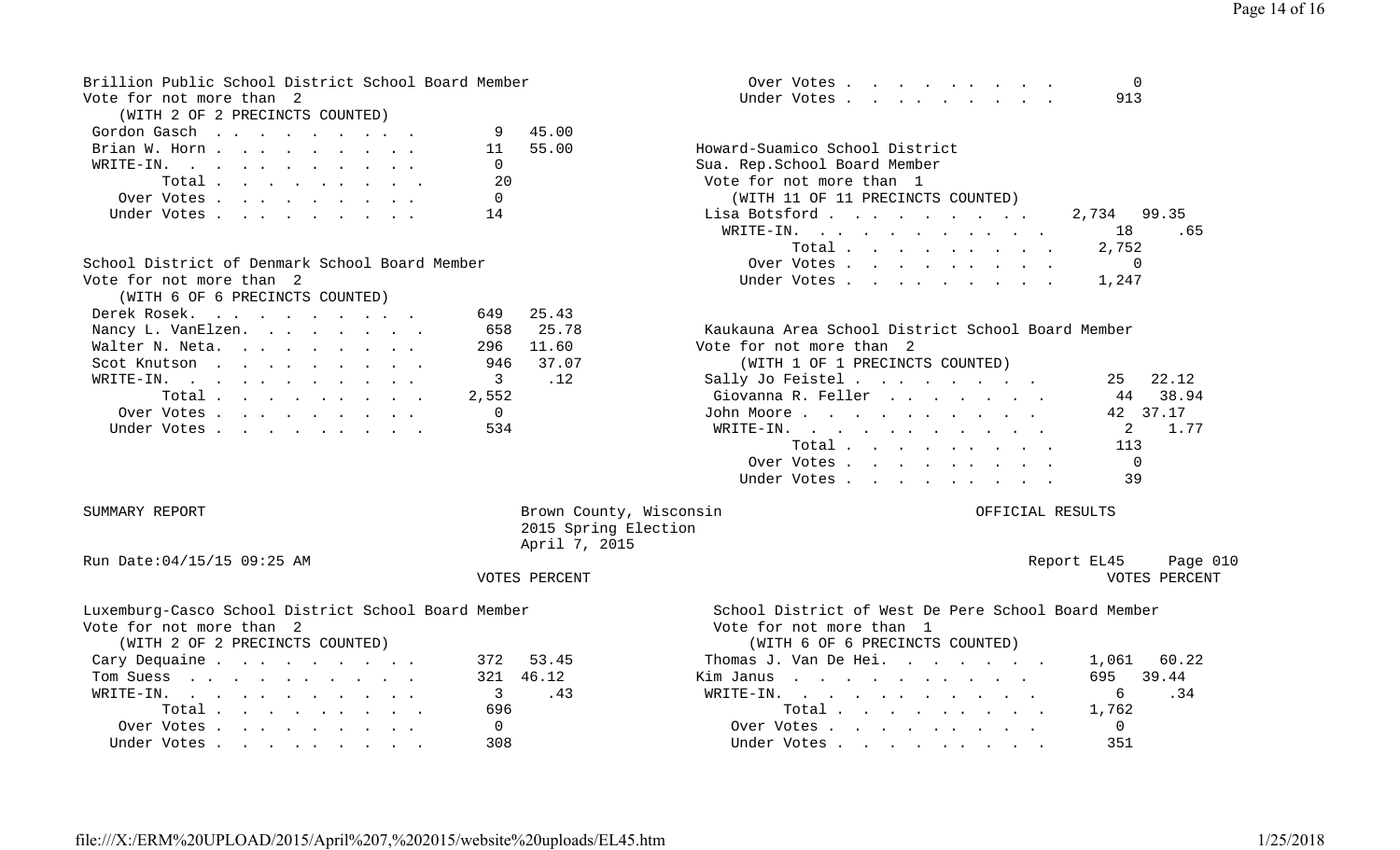Pulaski Comm School District Zone 2 School Board Member Wrightstown Comm. School District Vote for not more than 1 and 1 and 1 and 1 and 1 and 1 and 1 and 1 and 1 and 1 and 1 and 1 and 1 and 1 and 1 and 1 and 1 and 1 and 1 and 1 and 1 and 1 and 1 and 1 and 1 and 1 and 1 and 1 and 1 and 1 and 1 and 1 and 1 and 1

| Mark Wernicke             |  |  |  |  |        | 1,792 98.95 |      |
|---------------------------|--|--|--|--|--------|-------------|------|
| $W\text{RITE}-\text{IN}.$ |  |  |  |  |        | <b>19</b>   | 1.05 |
|                           |  |  |  |  | Total. | 1,811       |      |
| Over Votes                |  |  |  |  |        |             |      |
| Under Votes               |  |  |  |  |        | 754         |      |

Pulaski Comm School District Zone 5 School Board MemberVote for not more than 1 State Referendum

|                     | (WIIH 4 OF 4 PRECINCIS COUNTED) |  |  |  |  |             |     |
|---------------------|---------------------------------|--|--|--|--|-------------|-----|
| Robert P. Skalitzky |                                 |  |  |  |  | 1,747 99.37 |     |
| WRITE-IN.           |                                 |  |  |  |  | $-11$       | .63 |
|                     | Total                           |  |  |  |  | 1,758       |     |
|                     | Over Votes                      |  |  |  |  |             |     |
|                     | Under Votes                     |  |  |  |  | 807         |     |

| Pulaski Community School District  |                |  |
|------------------------------------|----------------|--|
| At-large School Board Member       |                |  |
| Vote for not more than 1           |                |  |
| (WITH 4 OF 4 PRECINCTS COUNTED)    |                |  |
| Brian P. Vanden Heuvel 1,778 99.00 |                |  |
| WRITE-IN.                          | 18 1.00        |  |
| Total1,796                         |                |  |
| Over Votes                         | $\overline{0}$ |  |
| Under Votes                        | 769            |  |

#### Reesdville School District School Board Member **De Pere School District Referendum Question** 1

Vote for not more than 3 Vote for not more than 1

| (WITH 1 OF 1 PRECINCTS COUNTED) |          | (WITH 8 OF 8 PRECINCTS COUNTED) |
|---------------------------------|----------|---------------------------------|
| Ann Marie Kulas                 | 66 17.98 | 2,117<br>YES                    |
| Jeffrey Deprez.                 | 56 15.26 | 1,460<br>NO.                    |
| Carie Boldt.                    | 70 19.07 | 3,577<br>Total                  |
| Vicki Petska                    | 97 26.43 | $\overline{0}$<br>Over Votes    |
| Richard G. Hein                 | 78 21.25 | 120<br>Under Votes              |
| WRITE-IN.                       |          |                                 |
| Total                           | 367      |                                 |

 (WITH 4 OF 4 PRECINCTS COUNTED) (WITH 6 OF 6 PRECINCTS COUNTED) Tina Leick . . . . . . . . . . . . 620 48.55 Mike Van Eperen . . . . . . . . . 649 50.82 WRITE-IN. . . . . . . . . . . . 8 .63 Total . . . . . . . . . 1,277 Over Votes . . . . . . . . . 0 Under Votes . . . . . . . . . 523

 (WITH 4 OF 4 PRECINCTS COUNTED) Vote for not more than 1 (WITH 90 OF 90 PRECINCTS COUNTED) Yes . . . . . . . . . . . . 20,894 55.15 No. . . . . . . . . . . . 16,995 44.85 Total . . . . . . . . . . 37,889 Under Votes . . . . . . . . . 807 Over Votes . . . . . . . . . 0Under Votes . . . . . . . . . 2,019

### NWTC Referendum Vote for not more than 1 (WITH 90 OF 90 PRECINCTS COUNTED) Brian P. Vanden Heuvel . . . . . . 1,778 99.00 Yes . . . . . . . . . . . . 23,173 62.19 No. . . . . . . . . . . . . 14,088 37.81 Total . . . . . . . . . 37,261 Over Votes . . . . . . . . . 0 Under Votes . . . . . . . . . 2,558

#### (WITH 8 OF 8 PRECINCTS COUNTED)

| Ann Marie Kulas | 66 17.98 | YES 2,117 59.18 |             |
|-----------------|----------|-----------------|-------------|
| Jeffrey Deprez. | 56 15.26 | NO.             | 1,460 40.82 |
| Carie Boldt.    | 70 19 07 | Total 3,577     |             |
| Vicki Petska    | 97 26.43 | Over Votes      |             |
| Richard G. Hein | 78 21.25 | Under Votes     | 120         |